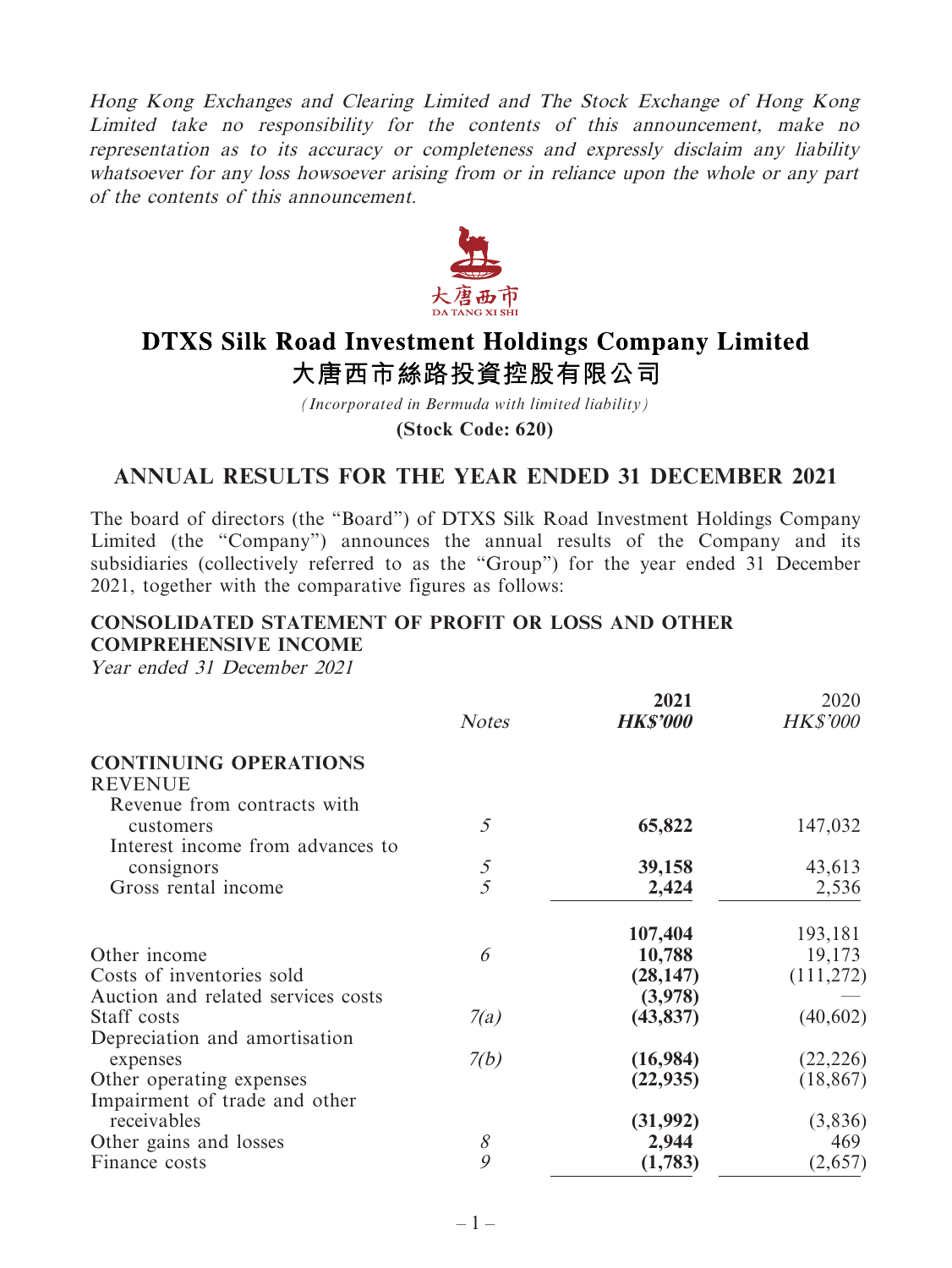|                                                                                                                                           | <b>Notes</b>   | 2021<br><b>HK\$'000</b> | 2020<br><b>HK\$'000</b> |
|-------------------------------------------------------------------------------------------------------------------------------------------|----------------|-------------------------|-------------------------|
| (LOSS) PROFIT BEFORE TAX<br><b>FROM CONTINUING</b><br><b>OPERATIONS</b>                                                                   | $\overline{7}$ | (28, 520)               | 13,363                  |
| Income tax (expenses) credits                                                                                                             | 10             | (5, 845)                | 1,556                   |
| (LOSS) PROFIT FOR THE YEAR<br><b>FROM CONTINUING</b><br><b>OPERATIONS</b>                                                                 |                | (34, 365)               | 14,919                  |
| <b>DISCONTINUED OPERATION</b><br>Profit for the period from<br>discontinued operation                                                     |                |                         | 15,319                  |
| (LOSS) PROFIT FOR THE YEAR                                                                                                                |                | (34, 365)               | 30,238                  |
| <b>OTHER COMPREHENSIVE</b><br><b>INCOME</b><br>Items that may be reclassified<br>subsequently to profit or loss in<br>subsequent periods: |                |                         |                         |
| Exchange differences on translation<br>of foreign operations                                                                              |                | 17,374                  | 41,687                  |
| <b>OTHER COMPREHENSIVE</b><br><b>INCOME FOR THE YEAR, NET</b><br><b>OF TAX</b>                                                            |                | 17,374                  | 41,687                  |
| <b>TOTAL COMPREHENSIVE</b><br>(EXPENSES) INCOME FOR THE<br><b>YEAR</b>                                                                    |                | (16,991)                | 71,925                  |
| (LOSS) PROFIT FOR THE YEAR<br><b>ATTRIBUTABLE TO:</b>                                                                                     |                |                         |                         |
| Equity holders of the Company<br>Non-controlling interests                                                                                |                | (33,656)<br>(709)       | 32,556<br>(2,318)       |
|                                                                                                                                           |                | (34, 365)               | 30,238                  |
| <b>TOTAL COMPREHENSIVE</b><br>(EXPENSES) INCOME FOR THE<br>YEAR ATTRIBUTABLE TO:                                                          |                |                         |                         |
| Equity holders of the Company<br>Non-controlling interests                                                                                |                | (18, 367)<br>1,376      | 68,437<br>3,488         |
|                                                                                                                                           |                | (16,991)                | 71,925                  |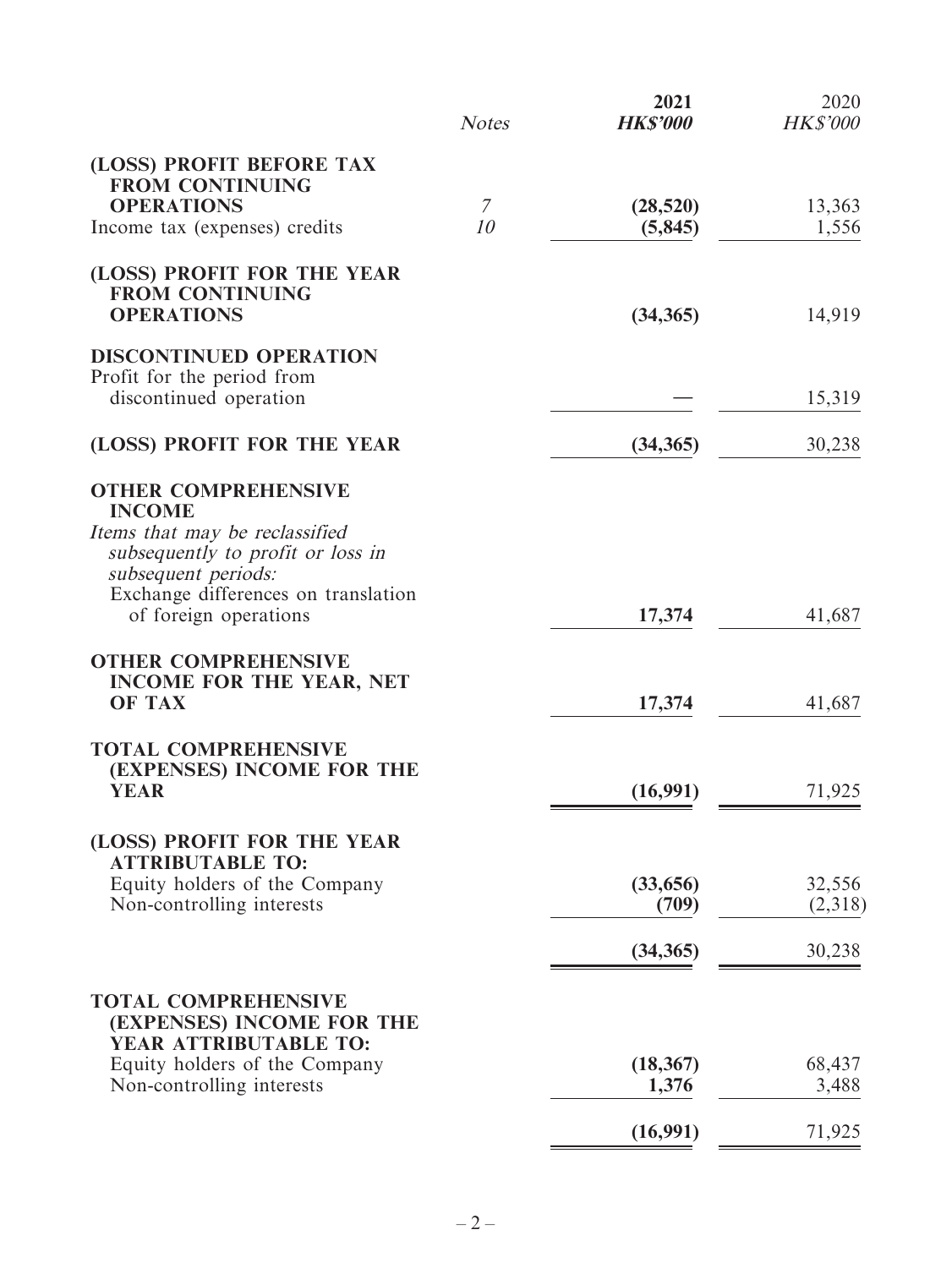|                                                                                             | <b>Notes</b> | 2021<br><b>HK\$'000</b> | 2020<br><b>HK\$'000</b> |
|---------------------------------------------------------------------------------------------|--------------|-------------------------|-------------------------|
| (LOSS) EARNINGS PER SHARE<br><b>ATTRIBUTABLE TO EQUITY</b><br><b>HOLDERS OF THE COMPANY</b> | 12           |                         |                         |
| <b>Basic</b><br>- For (loss) profit for the year                                            |              | $HK(5.04)$ cents        | HK4.88 cents            |
| - For (loss) profit from continuing<br>operations                                           |              | $HK(5.04)$ cents        | HK2.58 cents            |
| Diluted<br>- For (loss) profit for the year                                                 |              | $HK(5.04)$ cents        | HK4.85 cents            |
| $-$ For (loss) profit from continuing<br>operations                                         |              | $HK(5.04)$ cents        | $HK2.57$ cents          |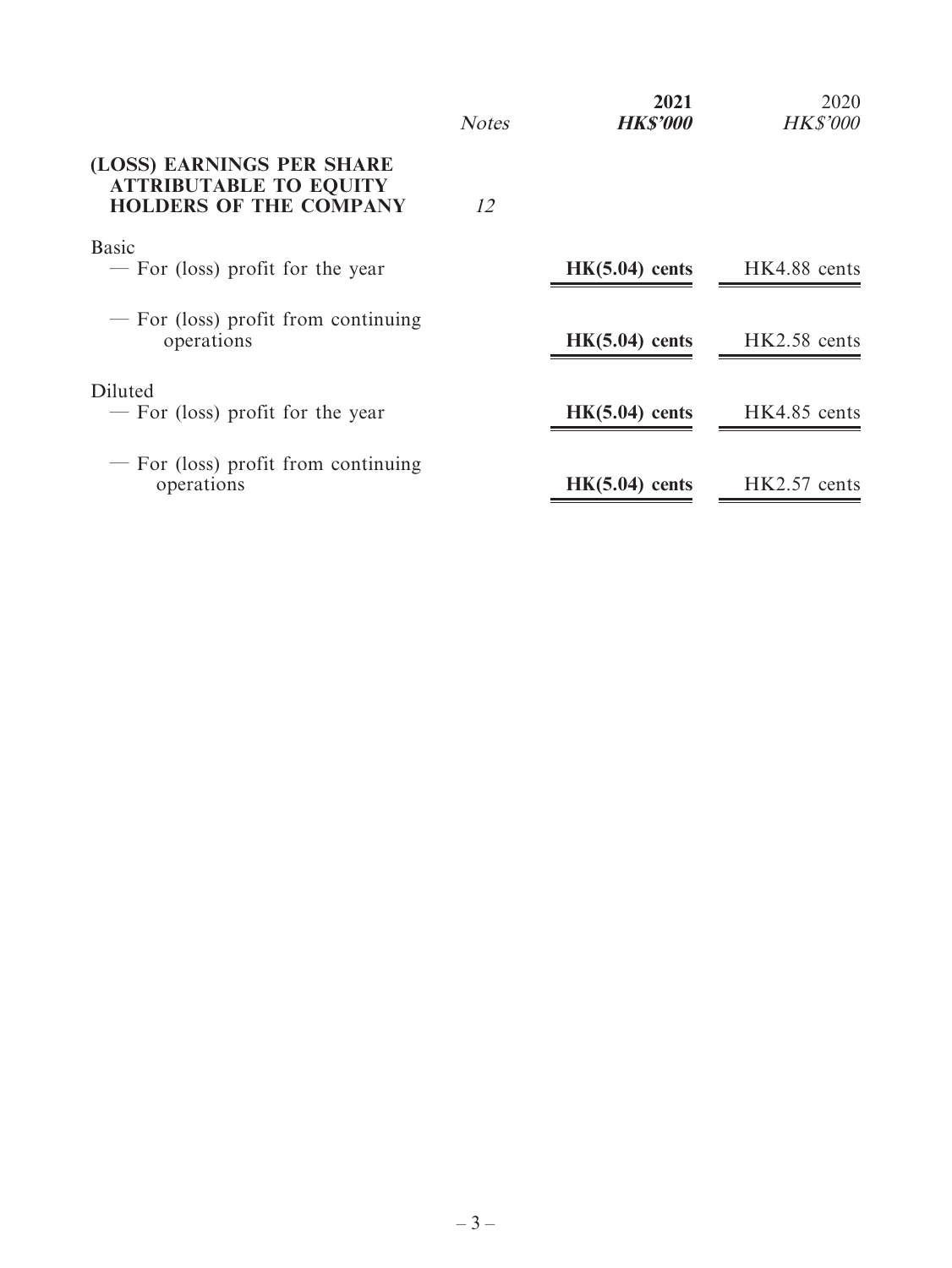# **CONSOLIDATED STATEMENT OF FINANCIAL POSITION**

At 31 December 2021

|                                                       |              | 2021            | 2020            |
|-------------------------------------------------------|--------------|-----------------|-----------------|
|                                                       | <b>Notes</b> | <b>HK\$'000</b> | <b>HK\$'000</b> |
| <b>NON-CURRENT ASSETS</b>                             |              |                 |                 |
| Property, plant and equipment                         |              | 109,750         | 113,397         |
| Investment properties                                 |              | 47,736          | 50,392          |
| Intangible assets                                     |              | 73,439          | 77,719          |
| Goodwill                                              |              | 141,207         | 137,111         |
| Financial assets at fair value through profit or loss |              | 7,711           |                 |
| Deferred tax assets                                   |              | 18,349          | 15,849          |
| Properties under development                          |              | 22,802          | 19,527          |
|                                                       |              | 420,994         | 413,995         |
| <b>CURRENT ASSETS</b>                                 |              |                 |                 |
| Properties under development                          |              | 1,775,340       | 1,002,458       |
| Completed properties held for sale                    |              | 168,607         | 176,835         |
| Inventories                                           |              | 43,554          | 47,847          |
| Financial assets at fair value through profit or loss |              | 960             |                 |
| Trade and other receivables                           | 13           | 1,189,828       | 620,038         |
| Loans receivables                                     |              | 13,000          | 7,488           |
| Restricted bank deposits                              |              | 2,668           | 2,586           |
| Cash and cash equivalents                             |              | 28,124          | 193,396         |
|                                                       |              | 3,222,081       | 2,050,648       |
| <b>CURRENT LIABILITIES</b>                            |              |                 |                 |
| Trade and other payables                              | 14           | 645,911         | 410,636         |
| Interest-bearing borrowings                           |              | 268,121         | 711,793         |
| Bond payables                                         |              | 500             |                 |
| Tax liabilities                                       |              | 92,102          | 80,170          |
|                                                       |              | 1,006,634       | 1,202,599       |
| <b>NET CURRENT ASSETS</b>                             |              | 2,215,447       | 848,049         |
| <b>TOTAL ASSETS LESS CURRENT</b>                      |              |                 |                 |
| <b>LIABILITIES</b>                                    |              | 2,636,441       | 1,262,044       |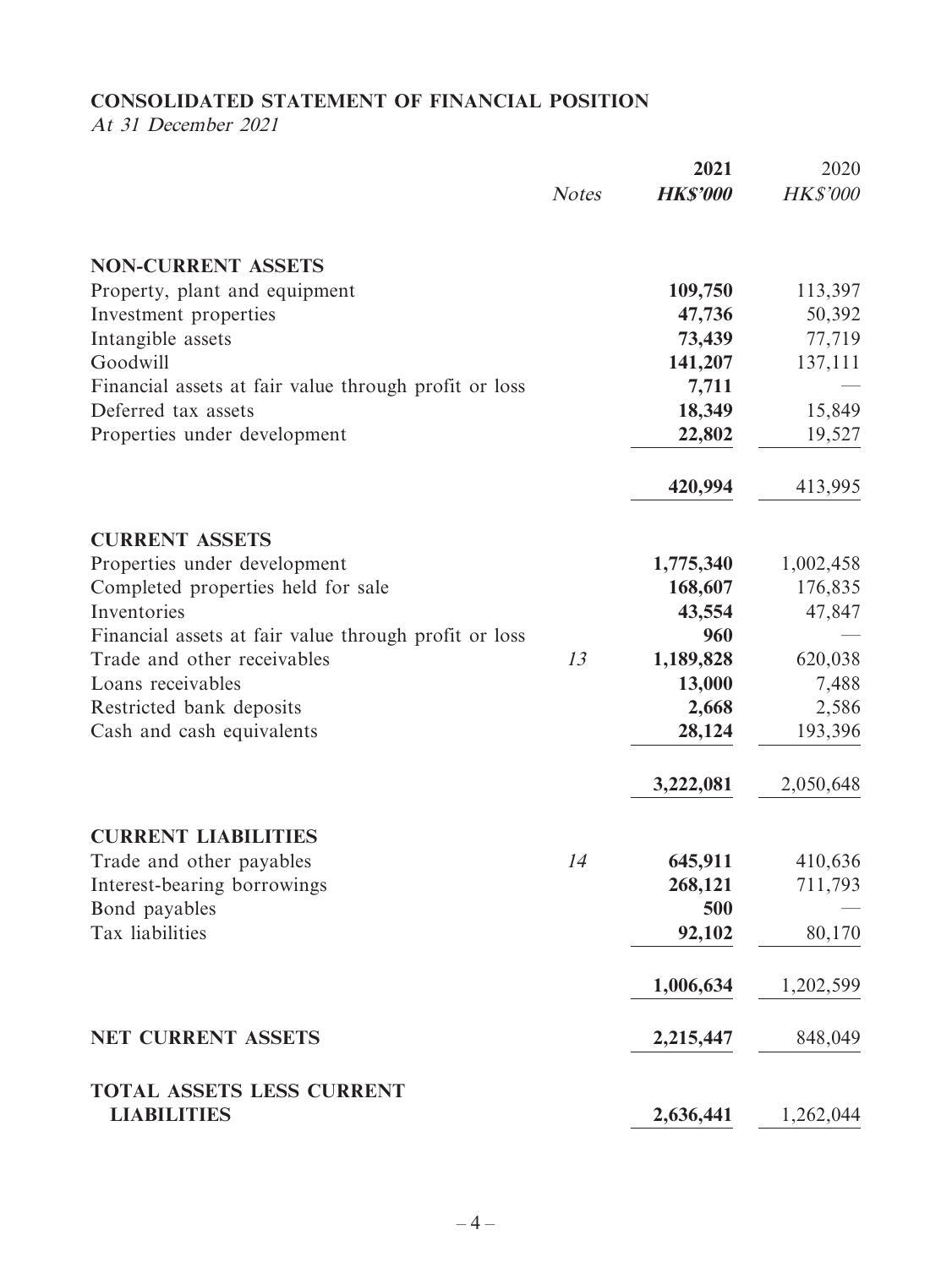|              | 2021            | 2020            |
|--------------|-----------------|-----------------|
| <b>Notes</b> | <b>HK\$'000</b> | <b>HK\$'000</b> |
|              |                 |                 |
|              | 1,390,941       |                 |
| 14           | 2,913           | 920             |
|              | 18,360          | 19,408          |
|              | 1,412,214       | 20,328          |
|              | 1,224,227       | 1,241,716       |
|              |                 |                 |
|              | 333,763         | 333,763         |
|              | 813,801         | 824,603         |
|              |                 |                 |
|              | 1,147,564       | 1,158,366       |
|              | 76,663          | 83,350          |
|              | 1,224,227       | 1,241,716       |
|              |                 |                 |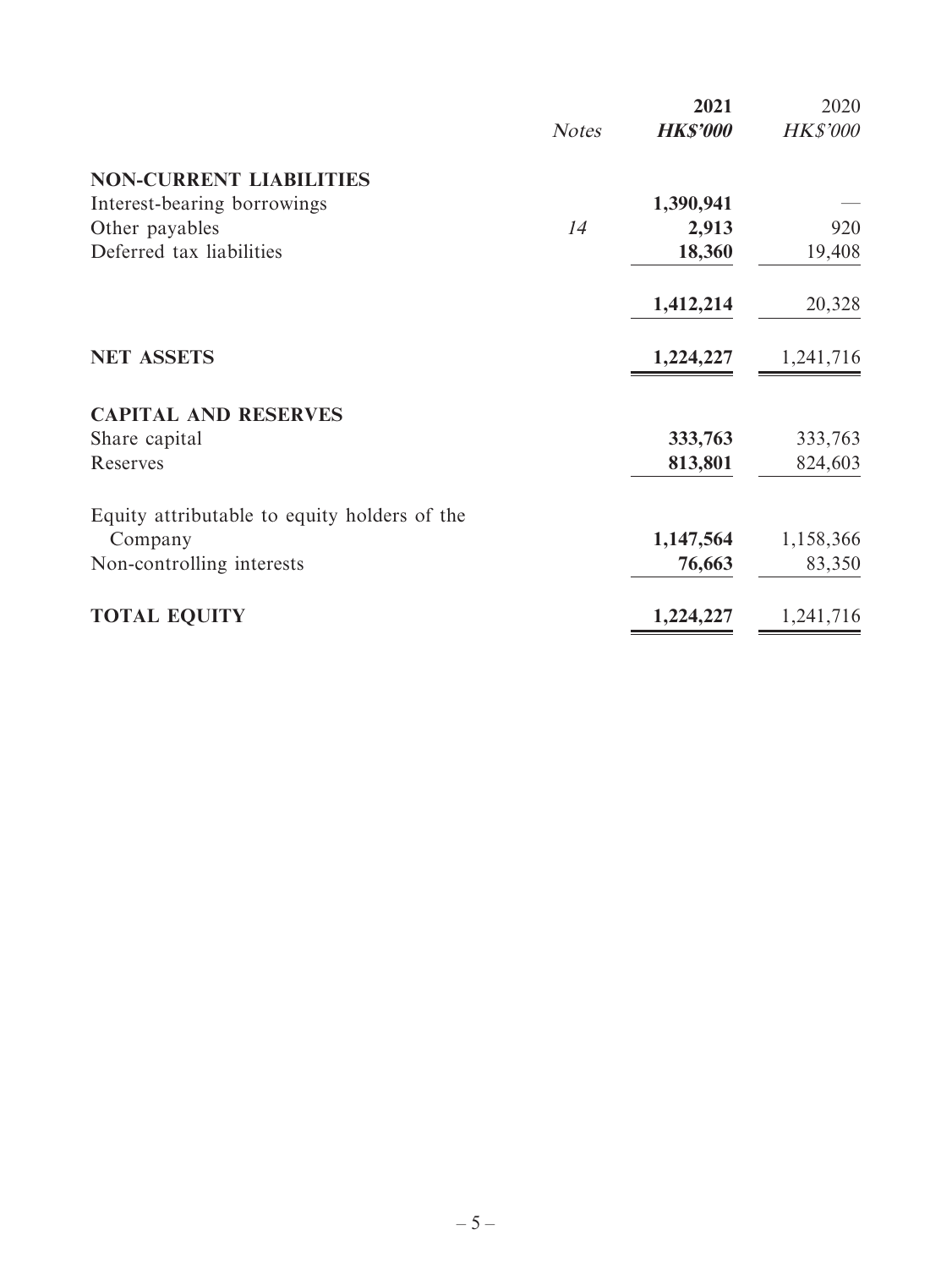# **NOTES**

### **1. GENERAL**

DTXS Silk Road Investment Holdings Company Limited (the "Company") was incorporated in Bermuda as an exempted company with limited liability and its shares are listed on The Stock Exchange of Hong Kong Limited (the "Stock Exchange"). The registered office of the Company is located at Crawford House, 4th Floor, 50 Cedar Avenue, Hamilton HM11, Bermuda and its principal place of business is located at Room 811–817, 8/F, Bank of America Tower, 12 Harcourt Road, Central, Hong Kong.

The immediate holding company of the Company is Da Tang Xi Shi International Holdings Limited, which is established in the British Virgin Islands, and the ultimate holding company of the Company is 大唐西市文化產業投資集團有限公司 (Da Tang Xi Shi Investments Group Limited\*), which is established in the People's Republic of China (the "PRC").

\* For identification purpose only

### **2. BASIS OF PREPARATION**

These consolidated financial statements have been prepared in accordance with Hong Kong Financial Reporting Standards ("HKFRSs"), which collective term includes all applicable HKFRSs, Hong Kong Accounting Standards ("HKASs") and Interpretations issued by the Hong Kong Institute of Certified Public Accountants (the "HKICPA"), accounting principles generally accepted in Hong Kong and the disclosure requirements of the Hong Kong Companies Ordinance. The consolidated financial statements also comply with the applicable disclosure provisions of the Rules Governing the Listing of Securities on the Stock Exchange.

The consolidated financial statements have been prepared in conformity with the principles applicable to a going concern basis. The applicability of these principles is dependent upon continued availability of adequate finance or attaining profitable operations in the future in fulfilling the payment obligations. In particular, the Group has taken into consideration of the following matters:

- sale of commercial properties with aggregate consideration of approximately Renminbi ("RMB") 471,000,000, as detailed in the Company's announcement dated 13 September 2021, to be completed during the year ending 31 December 2022; and
- the Group expected that the banks and other lenders in regards of the interest-bearing borrowings would not request for repayment earlier than the repayment schedule of the respective agreements.

These consolidated financial statements have been prepared under the historical cost convention, except for investment properties, unlisted equity investment and listed equity securities, which have been measured at fair value. These consolidated financial statements are presented in Hong Kong dollars ("HK\$") and all values are rounded to the nearest thousand, unless otherwise indicated.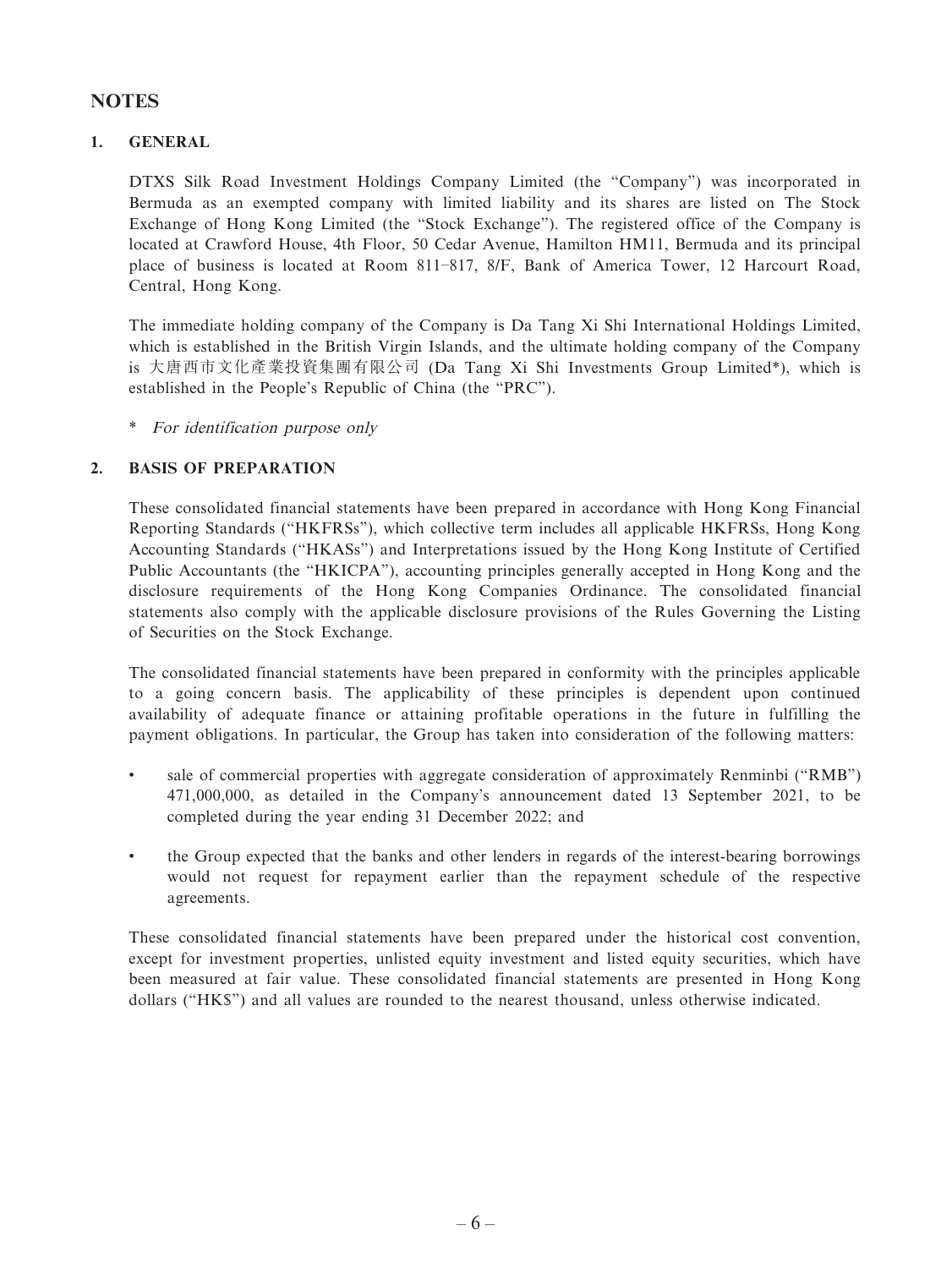### **3. CHANGES IN ACCOUNTING POLICIES**

#### **Adoption of new/revised HKFRSs**

The Group has applied, for the first time, the following new/revised HKFRSs that are relevant to the Group:

| Amendments to HKAS 39.<br>HKFRS 4, HKFRS 7, HKFRS 9 | Interest Rate Benchmark Reform — Phase 2              |  |
|-----------------------------------------------------|-------------------------------------------------------|--|
| and HKFRS 16                                        |                                                       |  |
| Amendments to HKFRS 16                              | Covid-19-Related Rent Concessions Beyond 30 June 2021 |  |

### **Amendments to HKAS 39, HKFRS 4, HKFRS 7, HKFRS 9 and HKFRS 16: Interest Rate Benchmark Reform — Phase 2**

The amendments address issues that might affect financial reporting when a company replaces the old interest rate benchmark with an alternative benchmark rate as a result of the interest rate benchmark reform (the reform). The amendments complement those issued in November 2019 and relate to:

- changes to contractual cash flows  $\frac{1}{2}$  a company will not have to derecognise or adjust the carrying amount of financial instruments for changes required by the reform, but will instead update the effective interest rate to reflect the change to the alternative benchmark rate;
- hedge accounting a company will not have to discontinue its hedge accounting solely because it makes changes required by the reform, if the hedge meets other hedge accounting criteria; and
- disclosures  $\sim$  a company will be required to disclose information about new risks arising from the reform and how it manages the transition to alternative benchmark rates.

The adoption of the above amendments does not have any significant impact on the consolidated financial statements.

#### **Amendments to HKFRS 16: Covid-19-Related Rent Concessions Beyond 30 June 2021**

The amendments exempt lessees from having to consider individual lease contracts to determine whether rent concessions occurring as a direct consequence of the Covid-19 pandemic are lease modifications and allow lessees to account for such rent concessions as if they were not lease modifications. It applies to Covid-19-related rent concessions that reduce lease payments due on or before 30 June 2022. The amendments do not affect lessors.

These amendments shall be applied for annual periods beginning on or after 1 April 2021 with earlier application permitted. The Group has elected to early adopt the amendments in the current year.

The early adoption of the amendments does not have any significant impact on the consolidated financial statements.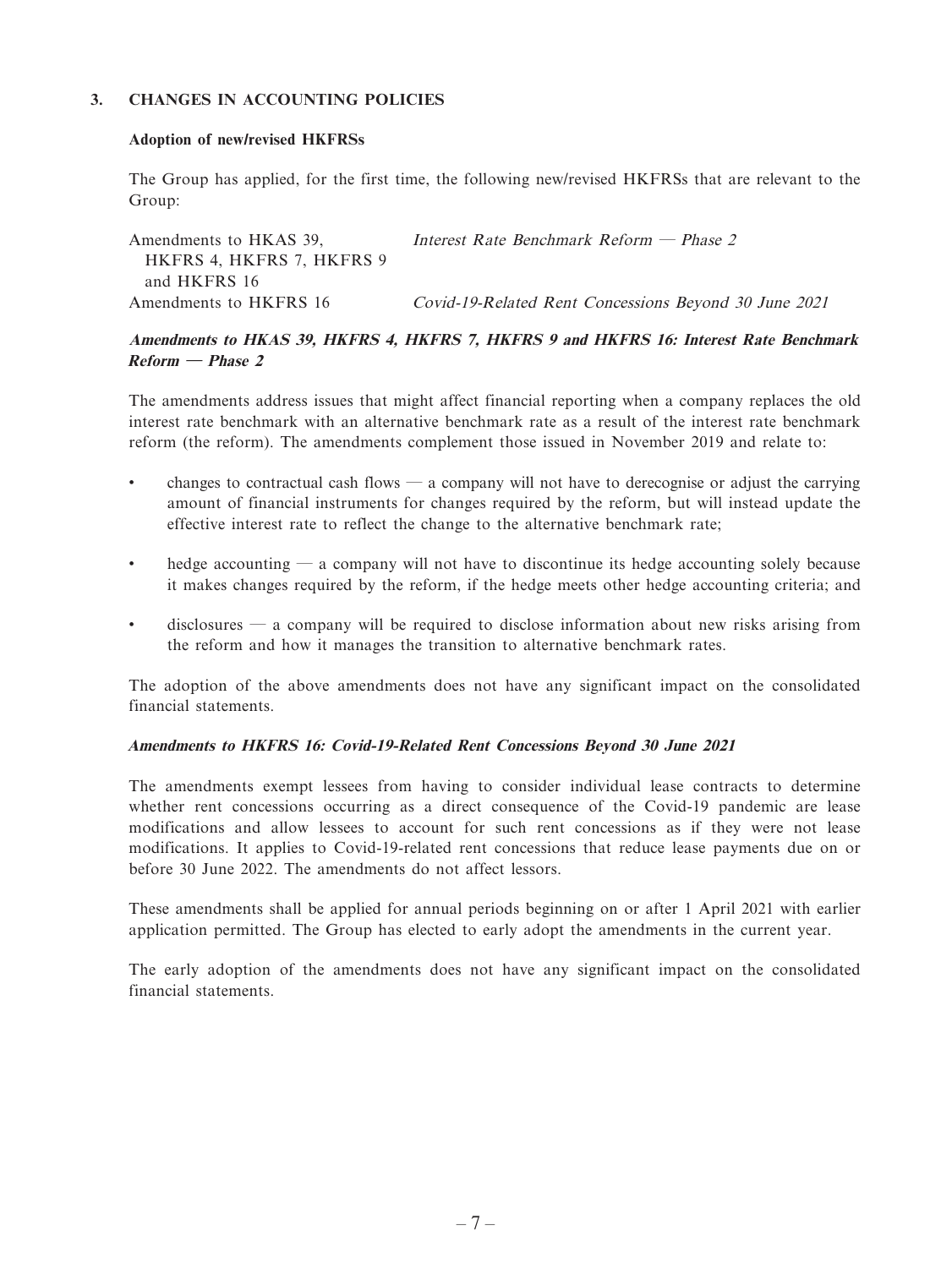### **4. OPERATING SEGMENT INFORMATION**

The Group manages its businesses by division. Segment information is disclosed in a manner consistent with the way in which information is reported internally to the Group's Chief Operating Decision Maker ("CODM"), being the executive directors of the Company, for the purposes of performance assessment and resources allocation.

Based on risks and returns and the Group's internal financial reporting, the CODM consider that the operating segments of the Group comprise:

- Arts and Cultural Division mainly represents auction business and sale of antiques, art financing business and Art Central Business District business
- Winery and Trading Division mainly represents operation of vineyard, production and sale of wines, trading of merchandises (including electronic devices, cosmetics and other consumer products) and related business
- Property Development Division mainly represents properties investment and development business

Intersegment sales and transfers are transacted with reference to the selling prices used for sales made to third parties at the then prevailing market prices.

#### **(a) Segment results**

During the years ended 31 December 2021 and 2020, for performance assessment and resource allocation, the CODM focused on segment revenue and results attributable to each segment, which is measured by reference to respective segment results before tax. No analysis of the Group's assets and liabilities is regularly provided to the CODM for review.

The accounting policies of the operating segments are the same as the Group's accounting policies. Segment results represent the profit/loss of each segment without allocation of central administration costs, directors' remuneration, gain on trading of listed equity securities, unrealised fair value gain on listed equity securities, and certain finance costs.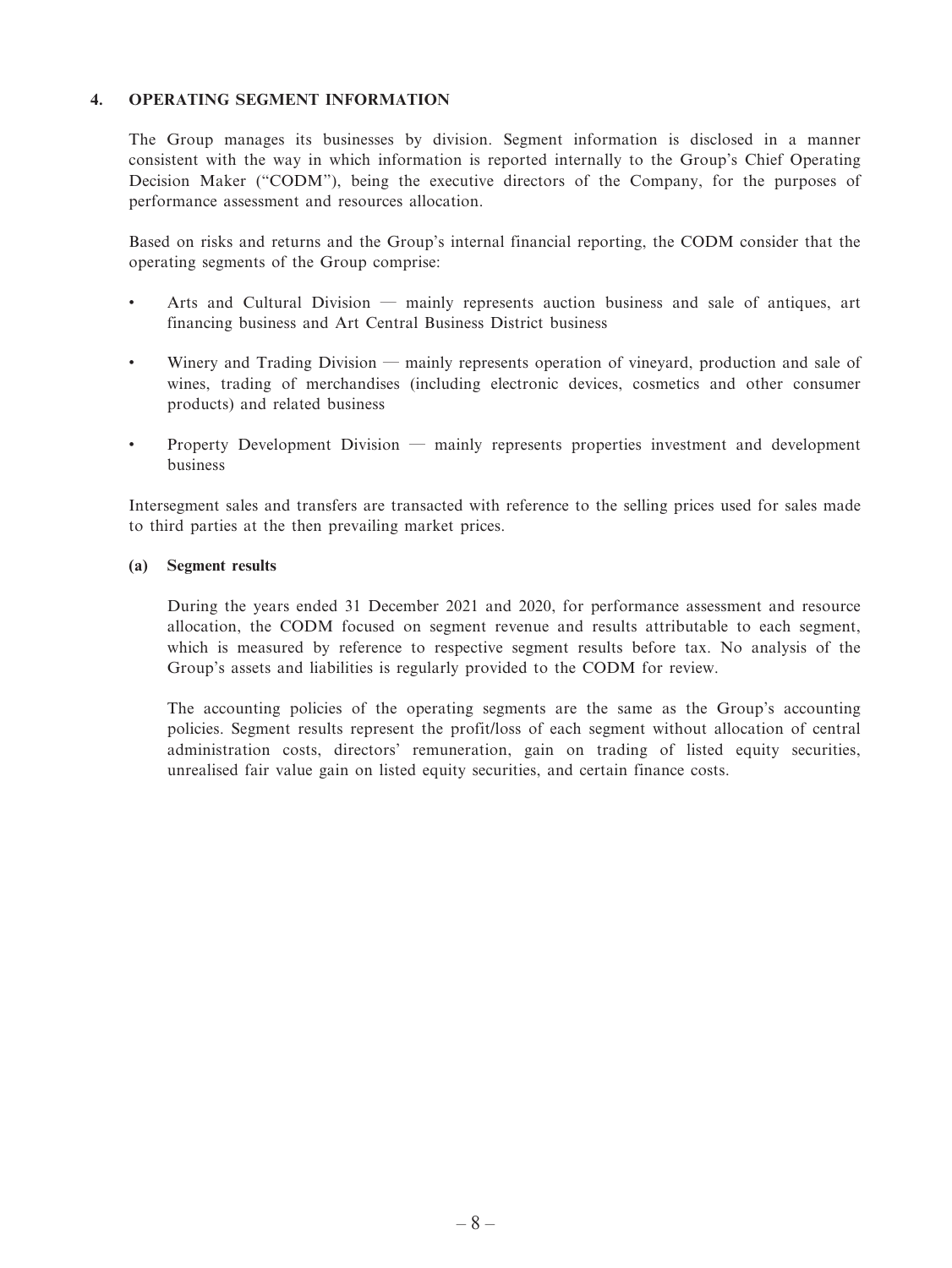### **Continuing operations**

|                                                                                                                    | Arts and<br><b>Cultural Division</b> |                         |                        |                         |                        | Winery and Trading<br><b>Division</b> |                        | <b>Property Development</b><br><b>Division</b> | Total                  |                         | <b>Eliminations</b>    |                         | Consolidated |  |
|--------------------------------------------------------------------------------------------------------------------|--------------------------------------|-------------------------|------------------------|-------------------------|------------------------|---------------------------------------|------------------------|------------------------------------------------|------------------------|-------------------------|------------------------|-------------------------|--------------|--|
|                                                                                                                    | 2021<br><b>HKS'000</b>               | 2020<br><b>HK\$'000</b> | 2021<br><b>HKS'000</b> | 2020<br><b>HK\$'000</b> | 2021<br><b>HKS'000</b> | 2020<br><b>HK\$'000</b>               | 2021<br><b>HKS'000</b> | 2020<br><b>HK\$'000</b>                        | 2021<br><b>HKS'000</b> | 2020<br><b>HK\$'000</b> | 2021<br><b>HKS'000</b> | 2020<br><b>HK\$'000</b> |              |  |
| Segment revenue (Note 5)<br>Revenue from external<br>customers<br>- Revenue from contracts<br>with customers under |                                      |                         |                        |                         |                        |                                       |                        |                                                |                        |                         |                        |                         |              |  |
| <b>HKFRS 15</b><br>- Interest income from<br>advances to                                                           | 7,499                                | 29,372                  | 9,869                  | 107,669                 | 48,454                 | 9,991                                 | 65,822                 | 147,032                                        |                        |                         | 65,822                 | 147,032                 |              |  |
| consignors<br>— Gross rental income<br>from investment<br>properties:<br>Operating leases<br>- with fixed lease    | 39,158                               | 43,613                  |                        |                         |                        |                                       | 39,158                 | 43,613                                         |                        |                         | 39,158                 | 43,613                  |              |  |
| payments<br>Intersegment sales                                                                                     | 2,424                                | 2,536                   |                        | 10                      |                        |                                       | 2,424                  | 2,536<br>10                                    |                        | (10)                    | 2,424                  | 2,536                   |              |  |
| Revenue from continuing<br>operations                                                                              | 49,081                               | 75,521                  | 9,869                  | 107,679                 | 48,454                 | 9,991                                 | 107,404                | 193,191                                        |                        | (10)                    | 107,404                | 193,181                 |              |  |
| Segment results*                                                                                                   | 23,603                               | 49,264                  | (29,008)               | (6, 232)                | 4,765                  | (4,389)                               | (640)                  | 38,643                                         |                        |                         | (640)                  | 38,643                  |              |  |
| Reconciliation:<br>Unallocated other income<br>Unallocated other gains and                                         |                                      |                         |                        |                         |                        |                                       |                        |                                                |                        |                         | 1,601                  | 4,290                   |              |  |
| losses<br>Unallocated corporate and                                                                                |                                      |                         |                        |                         |                        |                                       |                        |                                                |                        |                         | 2,981                  | 7,995                   |              |  |
| other expenses                                                                                                     |                                      |                         |                        |                         |                        |                                       |                        |                                                |                        |                         | (32, 462)              | (37, 565)               |              |  |
| (Loss) Profit before tax for<br>the year from<br>continuing operations                                             |                                      |                         |                        |                         |                        |                                       |                        |                                                |                        |                         | (28, 520)              | 13,363                  |              |  |
|                                                                                                                    |                                      |                         |                        |                         |                        |                                       |                        |                                                |                        |                         |                        |                         |              |  |

\* Segment results are before tax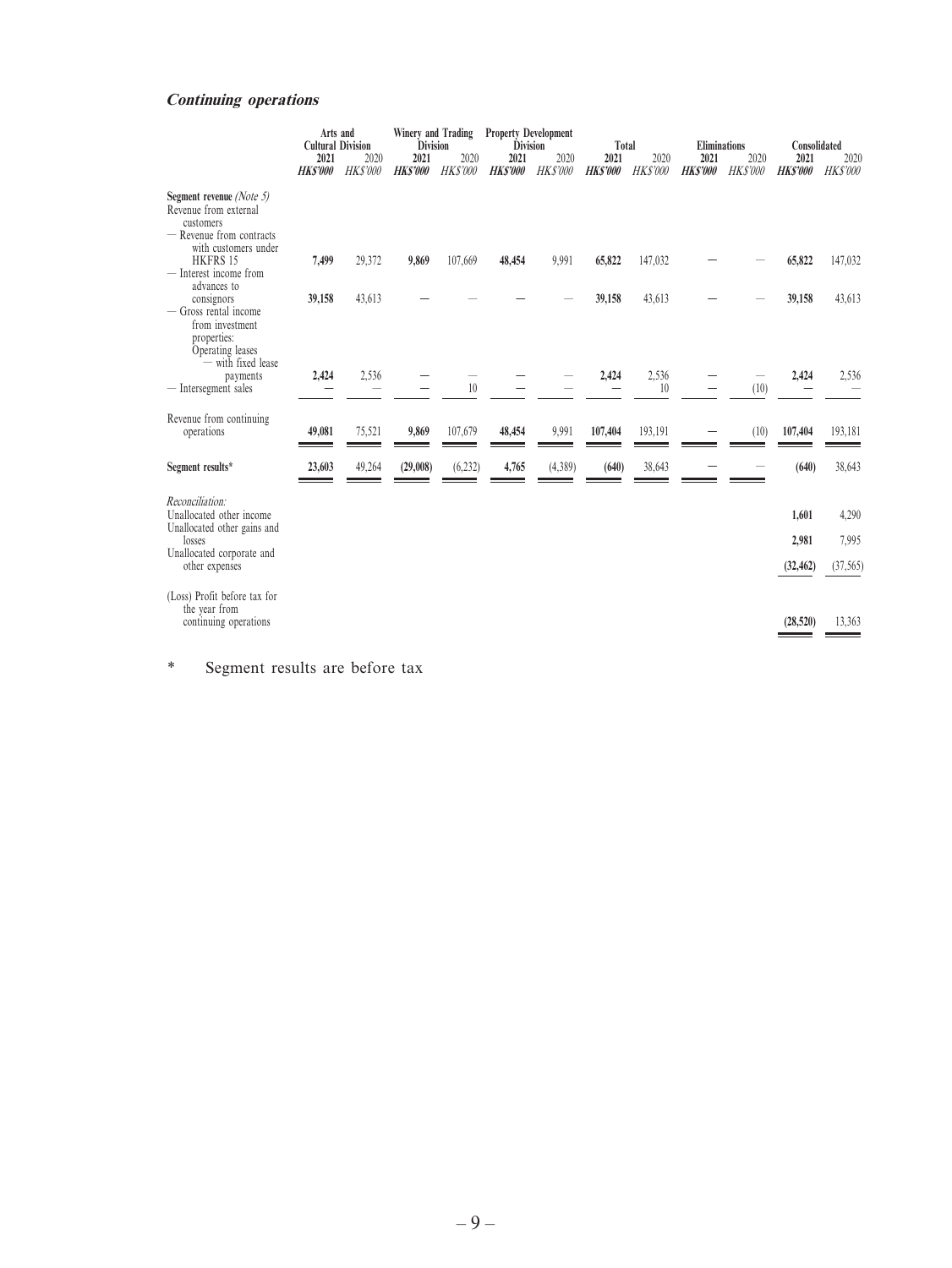#### **(b) Geographical information**

The Group's operations are located in Hong Kong, Mainland China and France. The following table sets out information about the geographical locations of (i) the Group's revenue from continuing operations from external customers for the years ended 31 December 2021 and 2020; and (ii) the Group's property, plant and equipment, investment properties, intangible assets, goodwill and properties under development ("Specified Non-Current Assets") at 31 December 2021 and 2020. The geographical location of customers is based on the location at which services were provided and goods were delivered and title has been passed. The geographical location of property, plant and equipment, investment properties and properties under development is based on the physical location of the assets and the geographical location of goodwill and intangible assets is based on the location of the respective business operations.

|                | Revenue from external customers |                 | <b>Specified Non-Current Assets</b> |                 |
|----------------|---------------------------------|-----------------|-------------------------------------|-----------------|
|                | 2021                            | 2020            | 2021                                | 2020            |
|                | <b>HKS'000</b>                  | <b>HK\$'000</b> | <b>HKS'000</b>                      | <b>HK\$'000</b> |
| Hong Kong      | 31,761                          | 167,231         | 6,594                               | 5,130           |
| Mainland China | 75,022                          | 25,355          | 368,911                             | 370,755         |
| France         | 621                             | 595             | 19,429                              | 22,261          |
|                | 107,404                         | 193,181         | 394,934                             | 398,146         |

#### **(c) Information about major customers**

Revenue from each major customer which accounted for 10% or more of the total revenue of the Group for the corresponding years is as follows:

|                                    | 2021           | 2020            |
|------------------------------------|----------------|-----------------|
|                                    | <b>HKS'000</b> | <b>HK\$'000</b> |
| <b>Winery and Trading Division</b> |                |                 |
| Customer A                         |                | 38,146          |
| Customer B                         |                | 21,203          |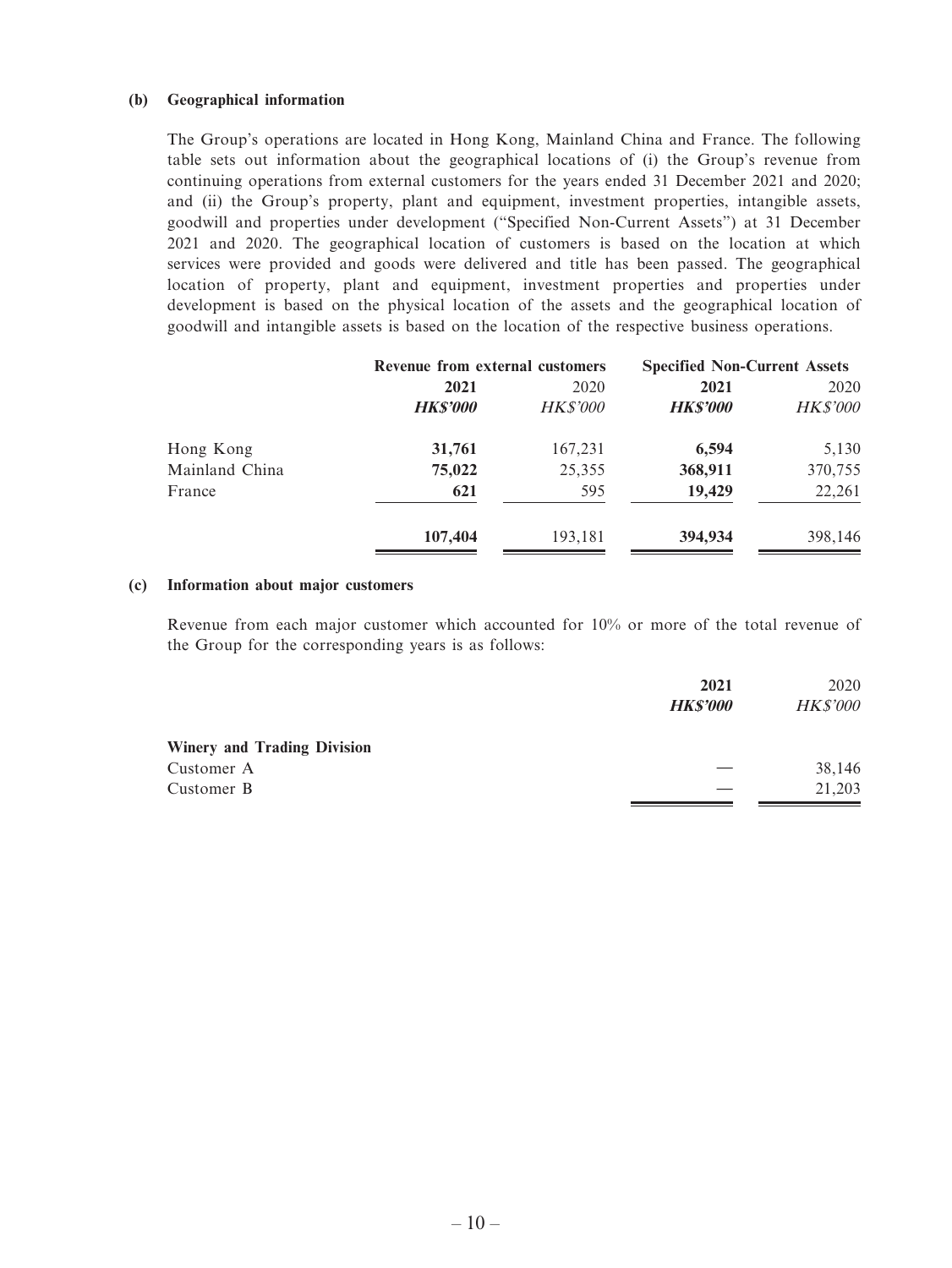### **5. REVENUE**

An analysis of revenue from continuing operations is as follows:

|                                                                                                | 2021            | 2020            |
|------------------------------------------------------------------------------------------------|-----------------|-----------------|
|                                                                                                | <b>HK\$'000</b> | <b>HK\$'000</b> |
| Revenue from contracts with customers under<br>HKFRS 15                                        |                 |                 |
| Sale of merchandises and wines                                                                 | 9,869           | 107,669         |
| Sale of properties                                                                             | 48,454          | 9,991           |
| Auction and related services                                                                   | 7,499           | 29,372          |
|                                                                                                | 65,822          | 147,032         |
| Revenue from other sources                                                                     |                 |                 |
| Interest income from advances to consignors<br>Gross rental income from investment properties: | 39,158          | 43,613          |
| Operating leases $-$ with fixed lease payments                                                 | 2,424           | 2,536           |
|                                                                                                | 41,582          | 46,149          |
| Total revenue                                                                                  | 107,404         | 193,181         |

# **6. OTHER INCOME**

An analysis of other income from continuing operations is as follows:

|                                                             | 2021            | 2020            |
|-------------------------------------------------------------|-----------------|-----------------|
|                                                             | <b>HK\$'000</b> | <b>HK\$'000</b> |
| Bank interest income                                        | 71              | 1,268           |
| Compensation for profit guarantee                           |                 | 2,888           |
| Government grants                                           | 35              | 1,021           |
| Gross rental income from completed properties held for sale | 6,051           | 3,138           |
| Interest income from loans receivables                      | 4,206           | 8,214           |
| Sundry income                                               | 425             | 2,644           |
|                                                             | 10,788          | 19,173          |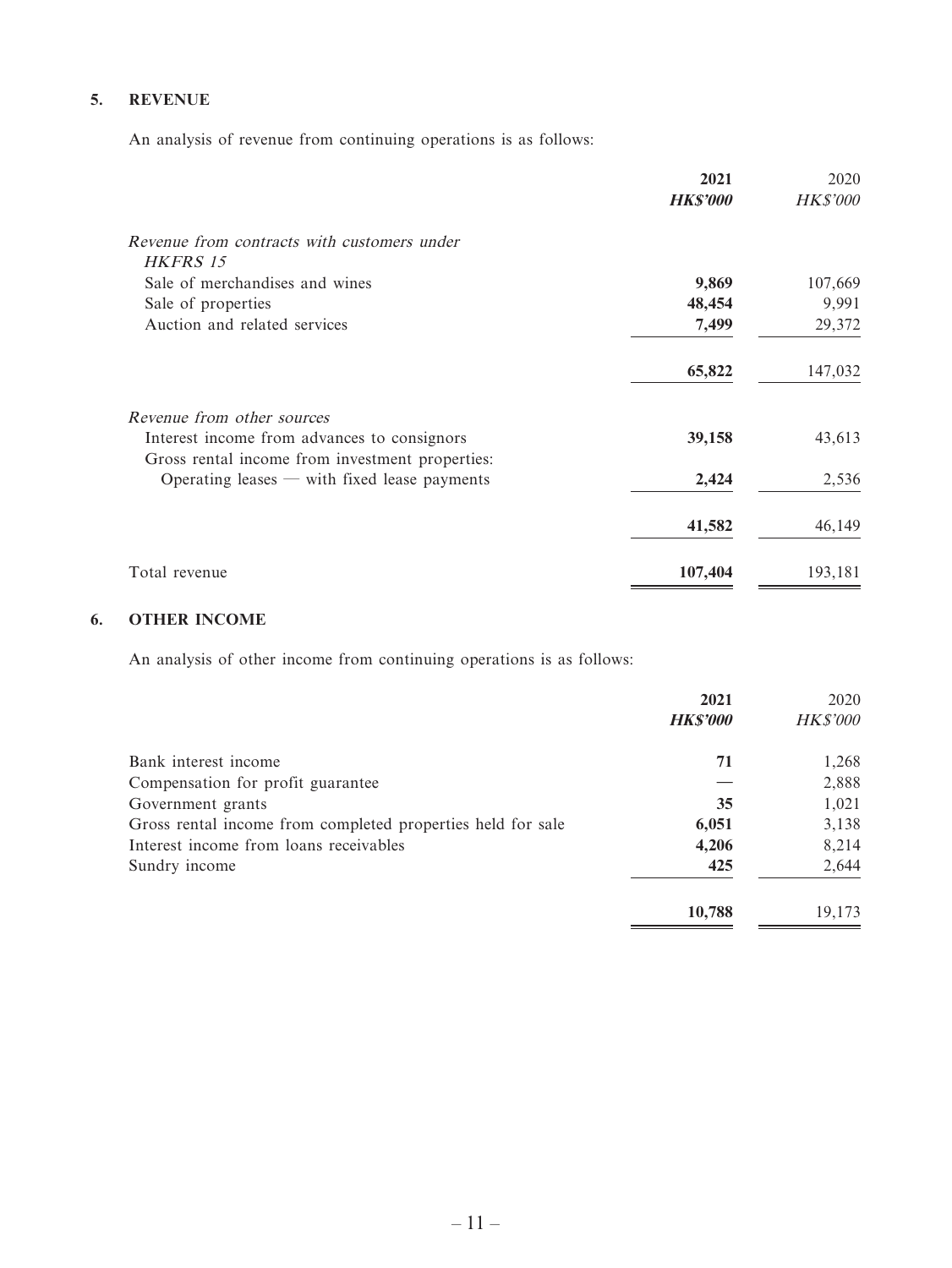# **7. (LOSS) PROFIT BEFORE TAX**

(Loss) Profit before tax from continuing operations has been arrived at after charging:

|                                                         | 2021<br><b>HKS'000</b> | 2020<br><b>HK\$'000</b> |
|---------------------------------------------------------|------------------------|-------------------------|
| (a) Staff costs (including the directors' remuneration) |                        |                         |
| Salaries, bonus, allowances and other benefits in kind  | 38,321                 | 35,134                  |
| Contributions to defined contribution retirement plans  | 2,901                  | 1,340                   |
| Share-based payment expenses                            | 2,615                  | 4,128                   |
|                                                         | 43,837                 | 40,602                  |
| (b) Depreciation and amortisation expenses              |                        |                         |
| Depreciation of owned assets                            | 3,266                  | 5,072                   |
| Less: Amount included in inventory overheads            | (1,010)                | (1,101)                 |
|                                                         | 2,256                  | 3,971                   |
| Depreciation of right-of-use assets                     | 8,233                  | 10,775                  |
| Amortisation of intangible assets                       | 6,495                  | 7,480                   |
|                                                         | 16,984                 | 22,226                  |
| (c) Other items (included in other operating expenses)  |                        |                         |
| Auditor's remuneration                                  | 1,550                  | 1,513                   |
| Legal and professional fees                             | 4,541                  | 4,433                   |
| Secretarial and registration fees                       | 824                    | 781                     |
| Lease payments not included in the measurement of       |                        |                         |
| lease liabilities                                       | 268                    | 148                     |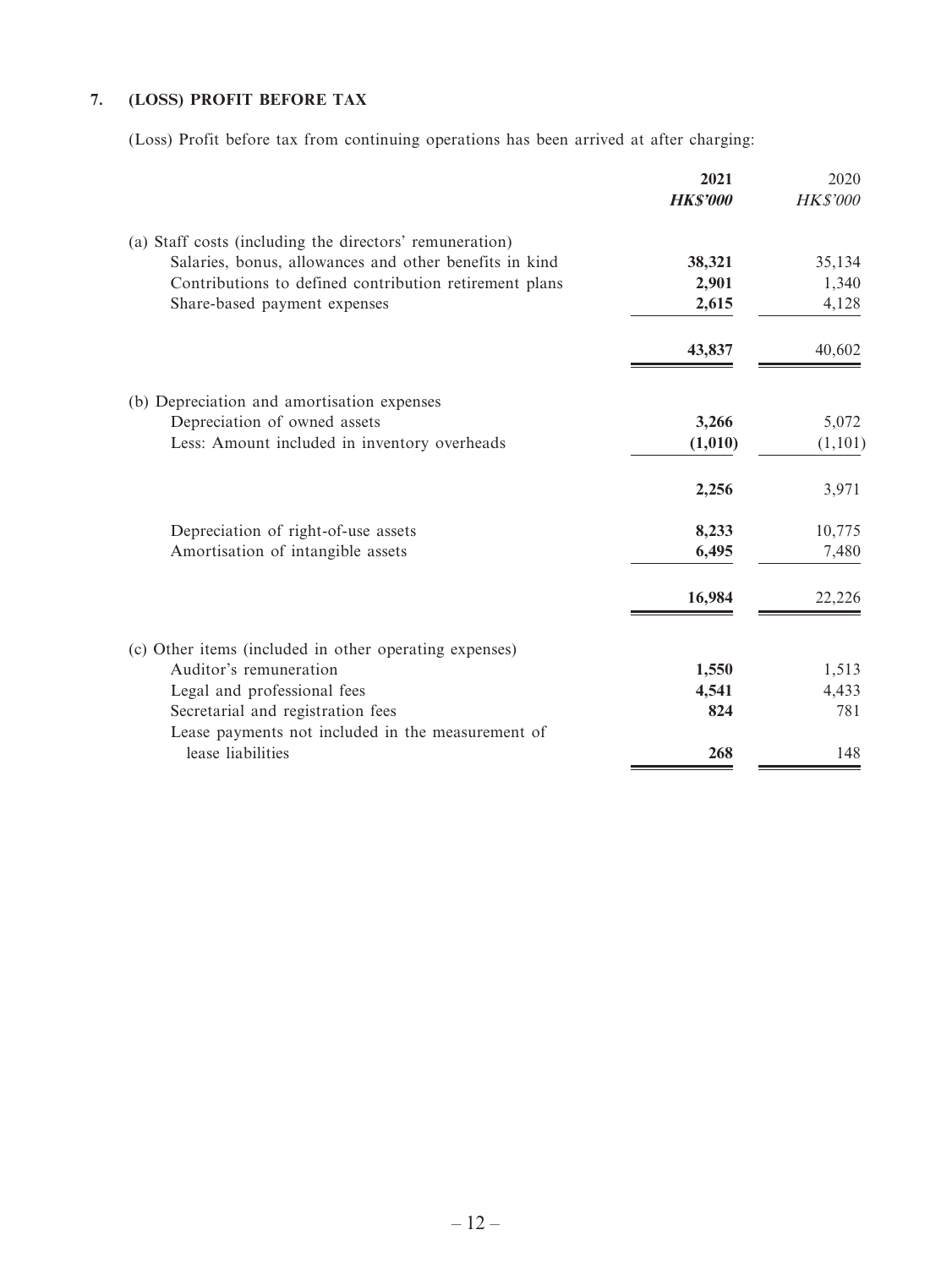### **8. OTHER GAINS AND LOSSES**

An analysis of other gains (losses) from continuing operations is as follows:

|                                                          |             | 2021            | 2020            |
|----------------------------------------------------------|-------------|-----------------|-----------------|
|                                                          | <b>Note</b> | <b>HK\$'000</b> | <b>HK\$'000</b> |
| Write off of advances to consignors and related interest |             |                 |                 |
| receivables                                              | 13(b)(i)    |                 | (8, 817)        |
| Write off of other receivables                           |             |                 | (79)            |
| Foreign exchange differences, net                        |             | 6,636           | 13,965          |
| Gain on trading of listed equity securities              |             | 244             | 573             |
| Unrealised fair value gains on listed equity securities  |             | 161             |                 |
| Fair value loss on investment properties                 |             | (4,097)         | (5,173)         |
|                                                          |             | 2.944           | 469             |

# **9. FINANCE COSTS**

An analysis of finance costs from continuing operations is as follows:

|                                                         | 2021            | 2020            |
|---------------------------------------------------------|-----------------|-----------------|
|                                                         | <b>HK\$'000</b> | <b>HK\$'000</b> |
| Interest on lease liabilities                           | 185             | 425             |
| Interest on bond payables                               | 77              |                 |
| Interest on interest-bearing borrowings                 | 73,248          | 35,873          |
| Total borrowing costs                                   | 73,510          | 36,298          |
| Less: Borrowing costs capitalised into properties under |                 |                 |
| development                                             | (71, 727)       | (33, 641)       |
|                                                         | 1,783           | 2,657           |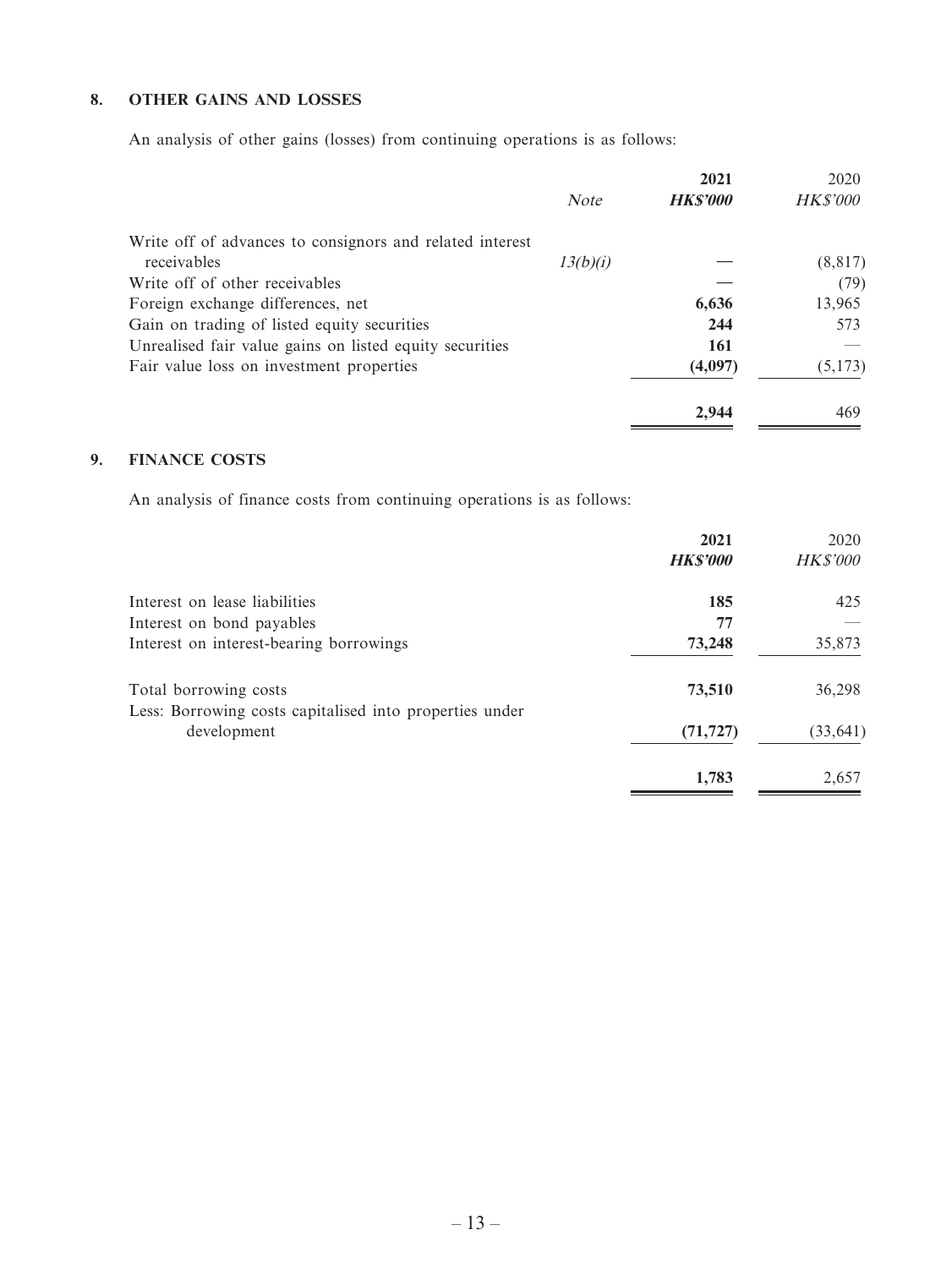### **10. INCOME TAX**

Hong Kong Profits Tax has been provided at the rate of 16.5% (2020: 16.5%) on the estimated assessable profits arising in Hong Kong during the year ended 31 December 2021 except for one subsidiary of the Group which is a qualifying entity under the two-tiered profits tax rates regime effective from the year of assessment 2018/2019. The first HK\$2,000,000 (2020: HK\$2,000,000) of assessable profits of this subsidiary is taxed at 8.25% (2020: 8.25%) and the remaining assessable profits are taxed at 16.5% (2020: 16.5%).

The Group's entities established in the PRC are subject to Enterprise Income Tax ("EIT") of the PRC at a statutory rate of 25% (2020: 25%) for the year ended 31 December 2021.

The PRC land appreciation tax ("LAT") was provided in accordance with the requirements set forth in the relevant PRC laws and regulations. LAT has been provided at ranges of progressive rates of the appreciation value, with certain allowable deductions.

Taxes on profits assessable elsewhere have been calculated at the rates of tax prevailing in the countries in which the Group operates.

|                               | 2021<br><b>HK\$'000</b> | 2020<br><b>HK\$'000</b> |
|-------------------------------|-------------------------|-------------------------|
| Current tax                   |                         |                         |
| Hong Kong Profits Tax         |                         |                         |
| Current year                  | 180                     | 3,266                   |
| Overprovision in prior years  |                         | (4, 747)                |
|                               | 180                     | (1, 481)                |
| PRC EIT                       |                         |                         |
| Current year                  | 1,338                   | 1,998                   |
| Overprovision in prior years  | (1,234)                 |                         |
|                               | 104                     | 1,998                   |
| PRC LAT                       | 9,159                   | 796                     |
|                               | 9,443                   | 1,313                   |
| Deferred tax                  | (3,598)                 | (2,869)                 |
| Income tax expenses (credits) | 5,845                   | (1, 556)                |

#### **11. DIVIDENDS**

No dividend was paid or proposed for ordinary shareholders of the Company during the years ended 31 December 2021 and 2020, nor has any dividend been proposed since the end of the reporting period (2020: Nil).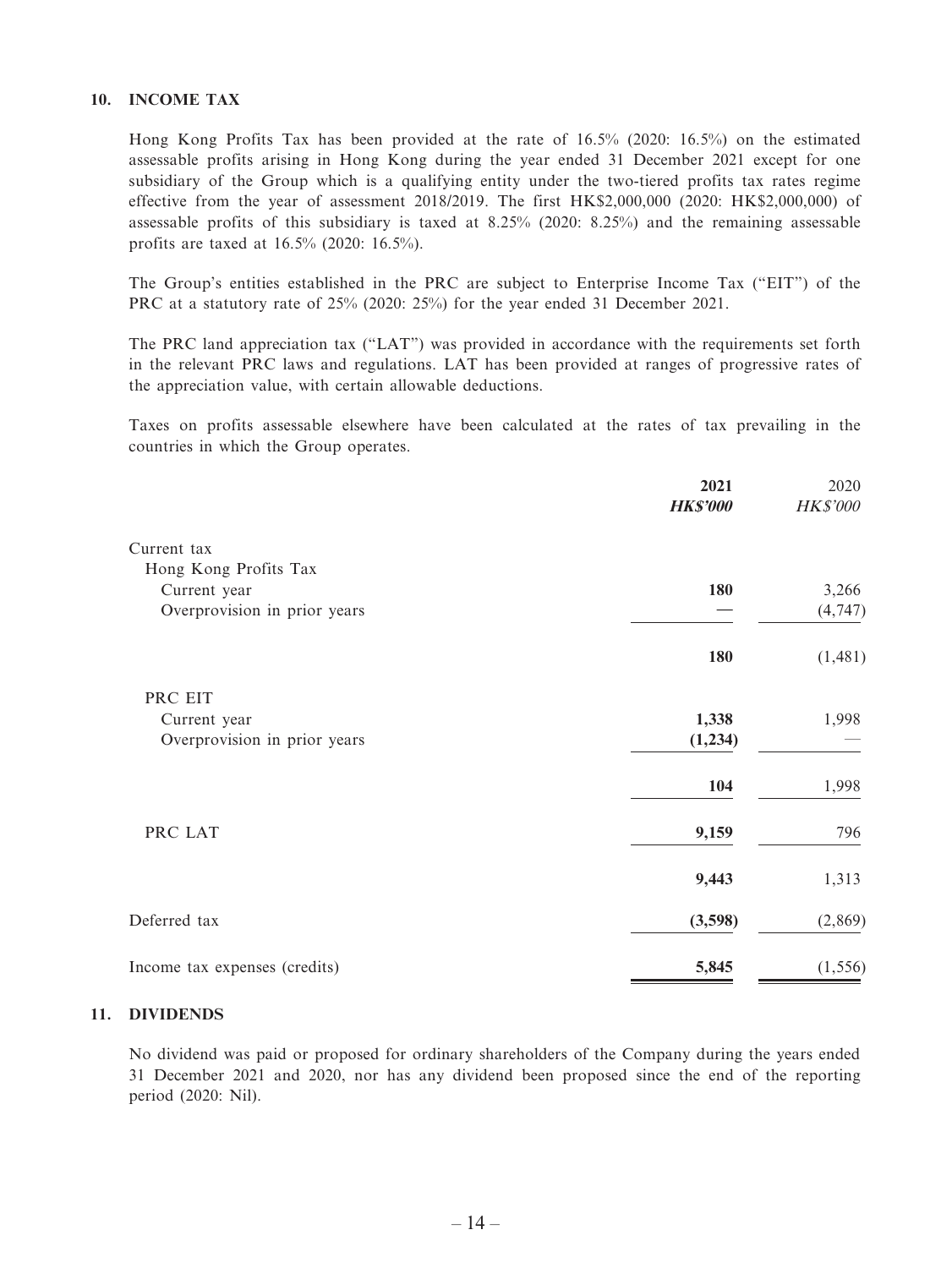#### **12. (LOSS) EARNINGS PER SHARE ATTRIBUTABLE TO EQUITY HOLDERS OF THE COMPANY**

The calculation of the basic (loss) earnings per share is based on the (loss) profit for the year attributable to equity holders of the Company, and the weighted average number of ordinary shares of 667,525,230 (2020: 667,493,427) in issue during the year ended 31 December 2021.

For the year ended 31 December 2021, the calculation of the diluted loss per share for the Group is based on the loss for the year attributable to equity holders of the Company for the Group. Diluted loss per share is the same as the basic loss per share as the potential new ordinary shares have an anti-dilutive effect on the basic loss per share for the year ended 31 December 2021. For the year ended 31 December 2020, the calculation of the diluted earnings per share attributable to discontinued operation and for the Group were based on the profit for the year attributable to equity holders of the Company for the discontinued operation and for the Group. The weighted average number of ordinary shares used in the calculation is the number of ordinary shares in issue during the year, as used in the basic (loss) earnings per share calculation, and the weighted average number of ordinary shares is assumed to have been issued at no consideration on the deemed exercise of all dilutive potential ordinary shares into ordinary shares.

The calculation of the basic and diluted (loss) earnings per share attributable to equity holders of the Company is based on:

|                                                                                                                                             | 2021<br><b>HKS'000</b> | 2020<br><i>HK\$'000</i> |
|---------------------------------------------------------------------------------------------------------------------------------------------|------------------------|-------------------------|
| (Loss) Earnings<br>(Loss) Profit attributable to equity holders of the Company, used<br>in the basic (loss) earnings per share calculation: |                        |                         |
| From continuing operations                                                                                                                  | (33,656)               | 17,237                  |
| From discontinued operation                                                                                                                 |                        | 15,319                  |
| (Loss) Profit attributable to equity holders of the Company                                                                                 | (33, 656)              | 32,556                  |
|                                                                                                                                             | Number of shares       |                         |
|                                                                                                                                             | 2021                   | 2020                    |
| <b>Shares:</b>                                                                                                                              |                        |                         |
| Weighted average number of ordinary shares in issue during the<br>year used in the basic (loss) earnings per share calculation              | 667,525,230            | 667, 493, 427           |
| Effect of dilution — weighted average number of ordinary shares:<br>Share options                                                           | 3,079,178              | 4,113,013               |
| Weighted average number of ordinary shares in issue during the<br>year used in the diluted (loss) earnings per share calculation            | 670,604,408            | 671,606,440             |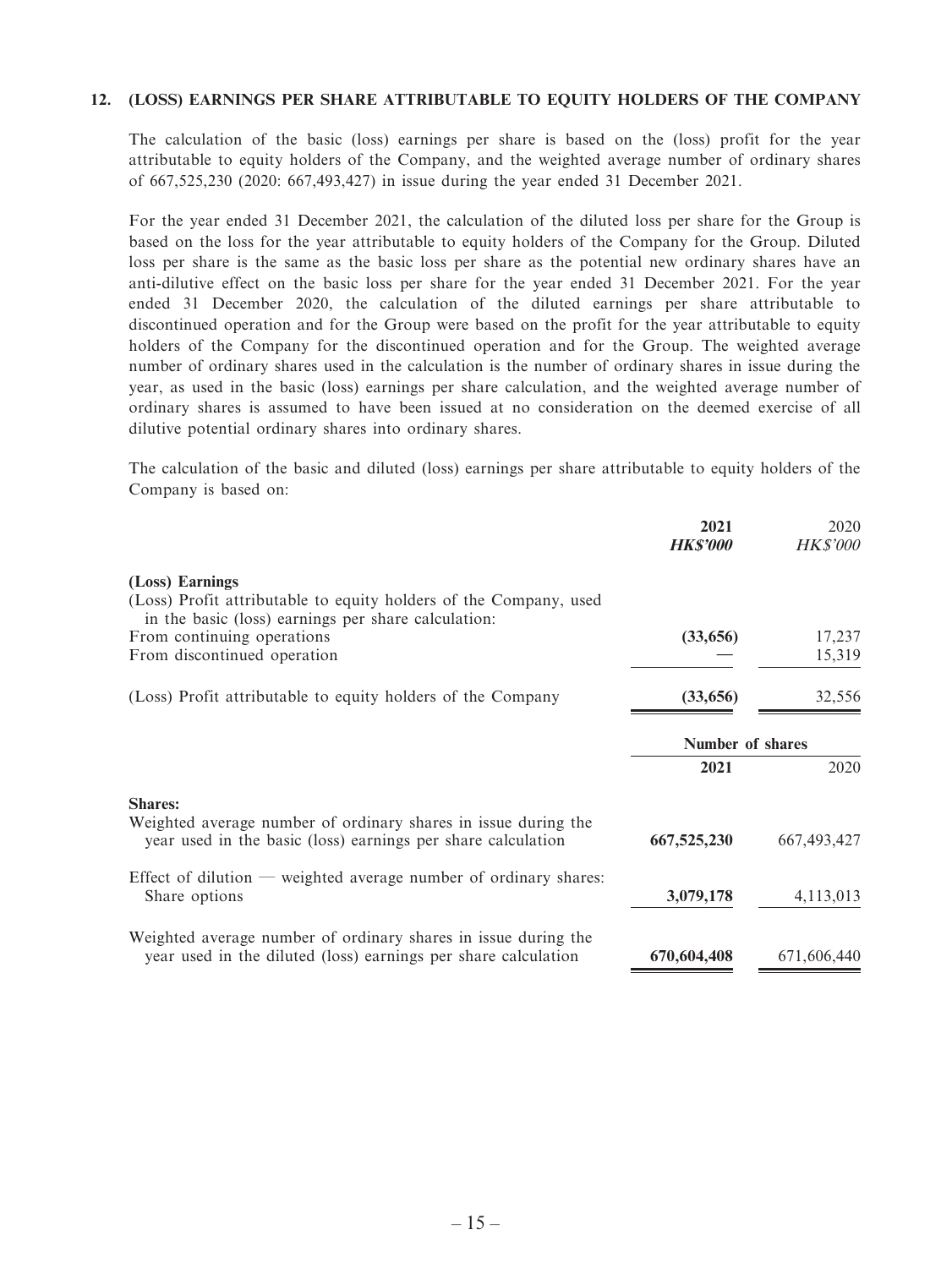### **13. TRADE AND OTHER RECEIVABLES**

|                              | <b>Notes</b> | 2021<br><b>HK\$'000</b> | 2020<br><b>HK\$'000</b> |
|------------------------------|--------------|-------------------------|-------------------------|
| Trade receivables            |              |                         |                         |
| — Receivables from customers |              | 33,403                  | 28,325                  |
| — Interest receivables       |              | 87,150                  | 55,182                  |
| Loss allowances              |              | (18, 119)               | (3,632)                 |
|                              | (a)          | 102,434                 | 79,875                  |
| Other receivables            |              | 1,105,223               | 540,367                 |
| Loss allowances              |              | (17, 829)               | (204)                   |
|                              | (b)          | 1,087,394               | 540,163                 |
|                              |              | 1,189,828               | 620,038                 |

#### **(a) Trade receivables**

An ageing analysis of the trade receivables at the end of the reporting period, based on the invoice date and net of loss allowances, is as follows:

|                  | 2021            | 2020            |
|------------------|-----------------|-----------------|
|                  | <b>HK\$'000</b> | <b>HK\$'000</b> |
| Unbilled         | 6,878           | 6,214           |
| $0-30$ days      | 12,426          | 9,997           |
| $31-90$ days     | 3,131           | 12,574          |
| $91-180$ days    | 13,898          | 15,821          |
| $181 - 360$ days | 19,530          | 21,378          |
| Over 360 days    | 46,571          | 13,891          |
|                  | 102,434         | 79,875          |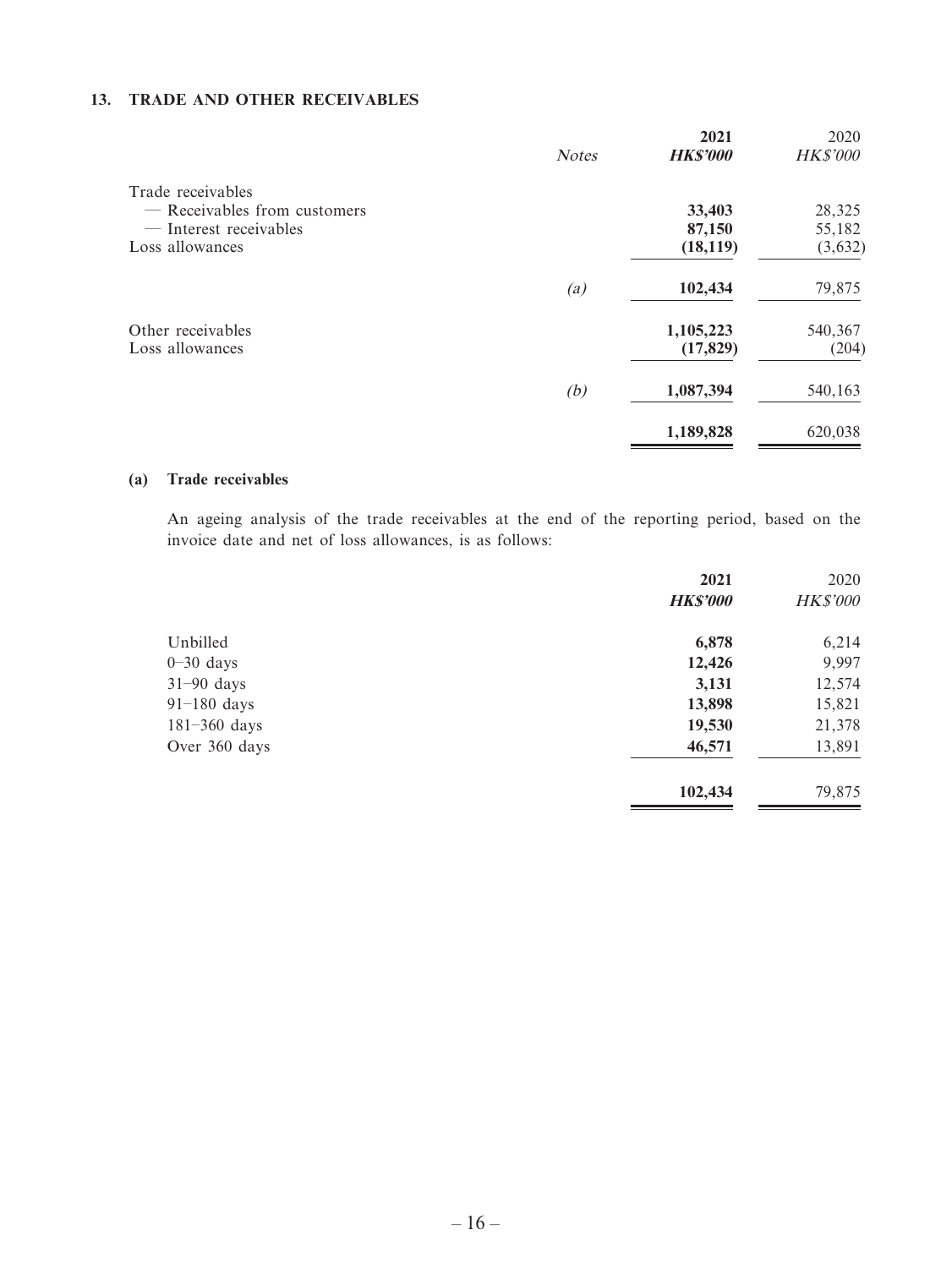#### **(b) Other receivables**

|                                                   |              | 2021            | 2020            |
|---------------------------------------------------|--------------|-----------------|-----------------|
|                                                   | <b>Notes</b> | <b>HK\$'000</b> | <b>HK\$'000</b> |
| Advances to consignors for art financing business | (i)          | 445,867         | 481,036         |
| Interest receivables                              |              | 6,680           | 8,682           |
| Other receivables                                 |              | 22,163          | 18,501          |
| Deposits                                          |              | 2,541           | 4,749           |
| Prepayments                                       | (ii)         | 627,972         | 27,399          |
| Loss allowances                                   |              | (17, 829)       | (204)           |
|                                                   |              | 1,087,394       | 540,163         |

Notes:

(i) The balance is secured by pledged auction items (Chinese art collectibles and antiques) from consignors and bears interest at fixed interest rates ranging from 8% to 15% per annum (2020: 8% to 22%). These advances to consignors for art financing business are generally repayable within a period of 1 year from the draw-down date or 60 days after the pledged auction items are listed in auction.

During the year ended 31 December 2020, the Group had taken legal action against certain consignors in related to their long outstanding balances while the Group continued to collect these balances. However, in consideration of increasing in credit risk of these advances to consignors and related interest receivables, total outstanding balance of approximately HK\$8,817,000 of advances to consignors and related interest receivables due from these consignors were written off during the year ended 31 December 2020.

At 31 December 2021 and 2020, the net realisable value of the pledged auction items from the consignors, except for those related to aforementioned balances written off in the year ended 31 December 2020, was higher than the carrying amount of any outstanding balances.

Saved as mentioned, at 31 December 2021, based on the due dates of the respective receivables, approximately 1.4% (2020: approximately 4.1%) of the advances were aged over 180 days and all the remaining balances were not yet due. No further provision was made on the remaining balances.

(ii) At 31 December 2021, the balance mainly represents prepayments of construction costs for property development of approximately HK\$546,568,000 (2020: approximately HK\$11,831,000) related to the major construction works commenced in the Mainland China during the year, and prepaid PRC taxes related to construction cost for completed properties held for sale and properties under development in the Mainland China of approximately HK\$78,512,000 (2020: approximately HK\$11,534,000).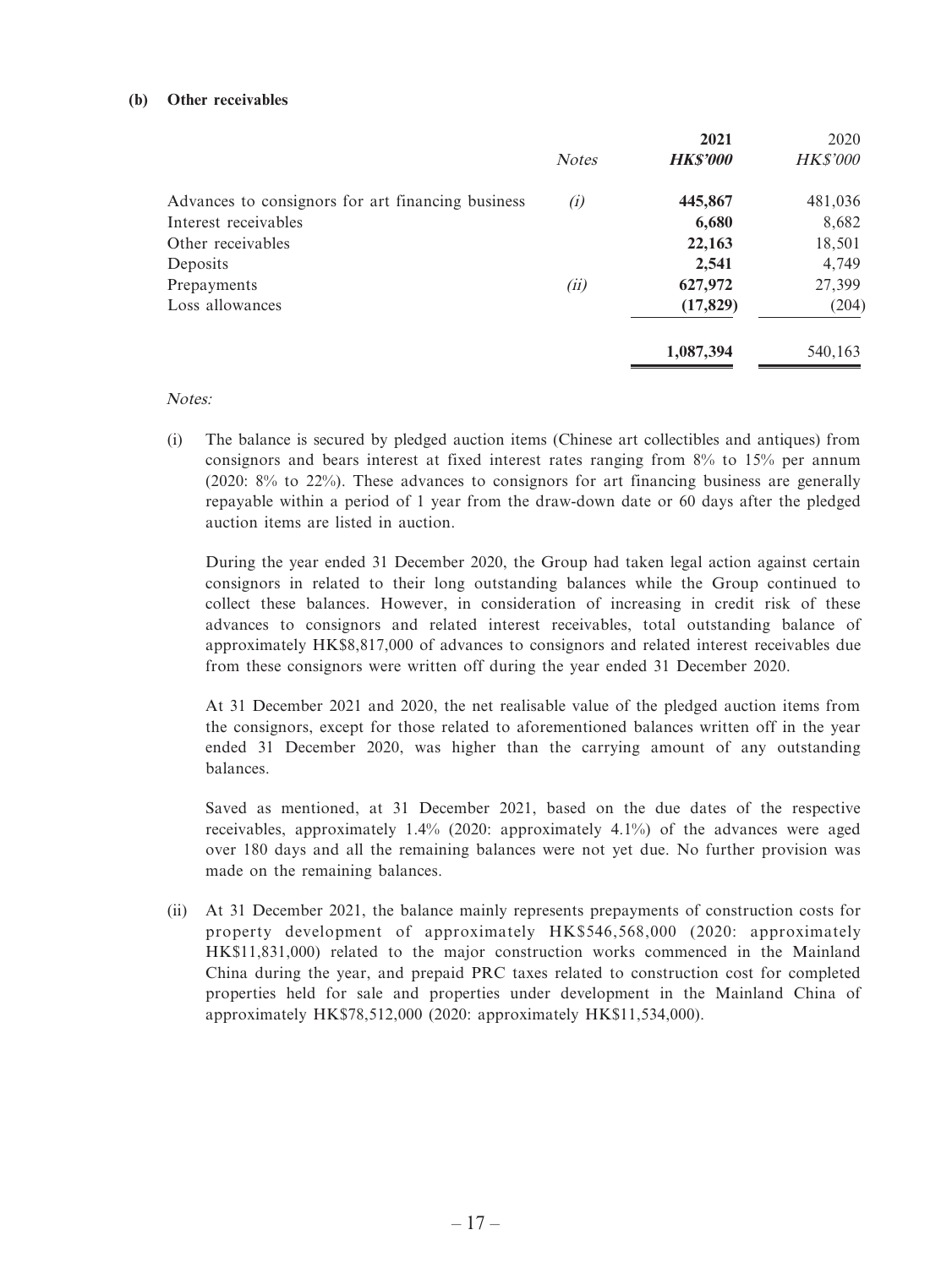### **14. TRADE AND OTHER PAYABLES**

|                       |      | 2021            | 2020            |
|-----------------------|------|-----------------|-----------------|
|                       | Note | <b>HK\$'000</b> | <b>HK\$'000</b> |
| Trade payables        | (a)  | 119,038         | 167,532         |
| Accruals              |      | 12,785          | 8,981           |
| Lease liabilities     |      | 7,218           | 6,966           |
| Interest payables     |      | 3,948           | 46,215          |
| Other payables        |      | 142,568         | 83,175          |
| Deposits received     |      | 7,191           | 6,993           |
| Contract liabilities  |      | 353,951         | 90,326          |
| Receipt in advance    |      | 2,125           | 1,368           |
|                       |      | 648,824         | 411,556         |
| Analysed into:        |      |                 |                 |
| — Current portion     |      | 645,911         | 410,636         |
| - Non-current portion |      | 2,913           | 920             |
|                       |      | 648,824         | 411,556         |
|                       |      |                 |                 |

Note:

(a) The trade payables are unsecured, interest-free and repayable within normal operating cycles or on demand. The ageing analysis of trade payables at the end of the reporting period, based on the invoice date, is as follows:

|                  | 2021<br><b>HKS'000</b> | 2020<br><b>HK\$'000</b> |
|------------------|------------------------|-------------------------|
| $0-30$ days      | 13,149                 | 12,268                  |
| $31-90$ days     | 27,067                 | 25,721                  |
| $91-180$ days    | 32,933                 | 47,666                  |
| $181 - 360$ days | 15,487                 | 10,500                  |
| Over 360 days    | 30,402                 | 71,377                  |
|                  | 119,038                | 167,532                 |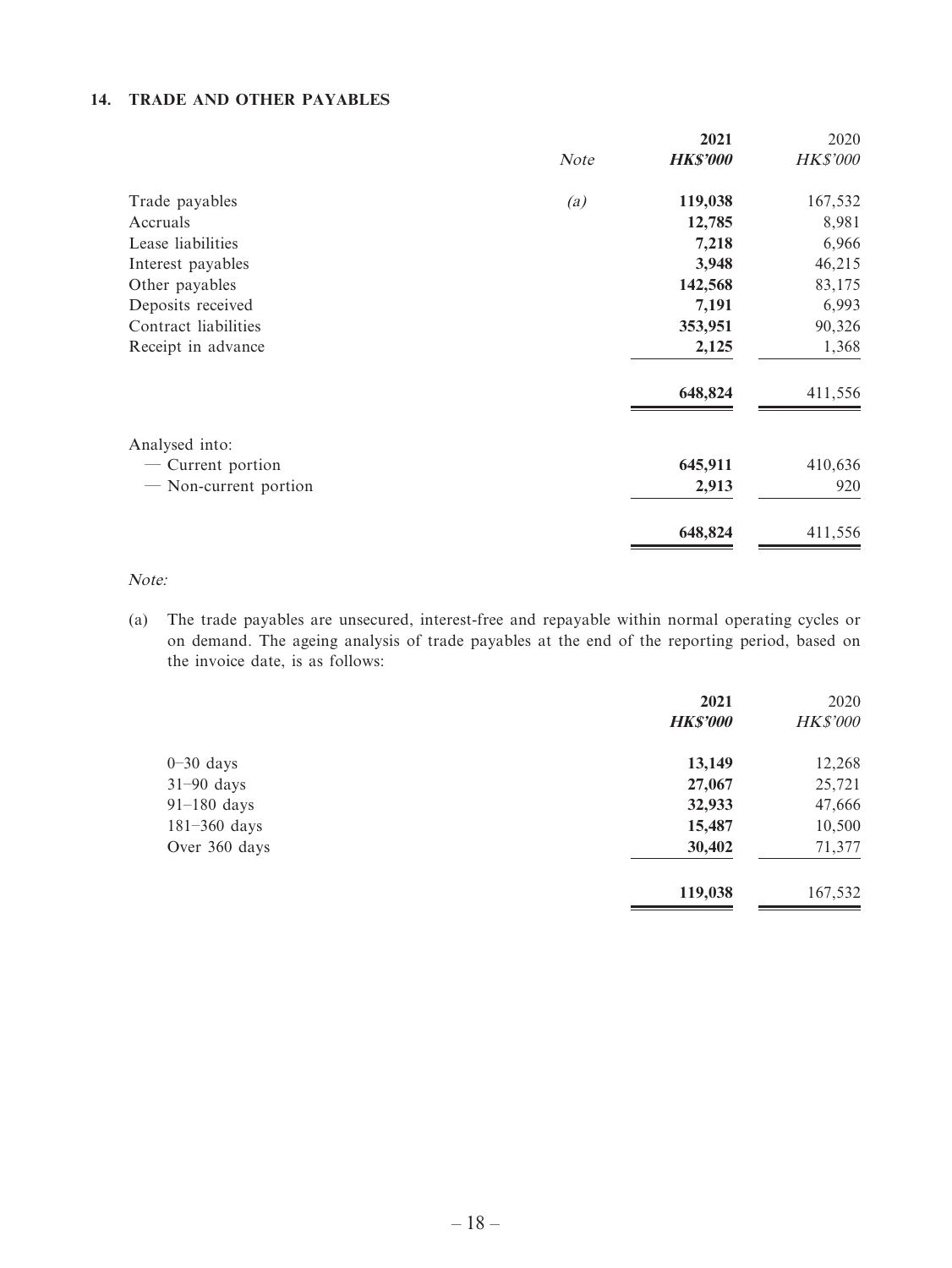# **MANAGEMENT DISCUSSION AND ANALYSIS**

# **FINANCIAL AND BUSINESS REVIEW, AND PROSPECT**

The Group's revenue from continuing operations recorded approximately HK\$107.4 million for the year (2020: HK\$193.1 million), representing a decrease of approximately 44% as compared with 2020, which was mainly due to the decrease in revenue from sales of merchandises and decrease in auction commission income. The Group recorded loss of approximately HK\$34.4 million for the year ended 31 December 2021 as compared with a profit of approximately HK\$30.2 million for the year ended 31 December 2020. The loss for the year ended 31 December 2021 was mainly attributable to the decrease in auction commission income and the allowance for the expected credit losses on trade and other receivables.

# **Arts and Cultural Division**

This division, comprising the auction business and the Art Central Business District ("ACBD") business, contributed a segment revenue of approximately HK\$49.1 million (2020: HK\$75.5 million), and a segment profit before tax of approximately HK\$23.6 million (2020: HK\$49.3 million) for the year ended 31 December 2021.

Due to the outbreak of coronavirus disease 2019 ("COVID-19"), as well as precautionary measures and pandemic prevention policy adopted by Hong Kong and cities in Mainland China, only two physical auctions were held in Beijing and Hainan Island in January 2021 and June 2021 respectively. The types of auction items are diversified, covering bronze mirrors, inscriptions on the stone tablets, paintings, and calligraphies, etc. Three online auctions were held in the first quarter of 2021 covering bronze mirrors and old coins. The decreases in both segment revenue and segment profit before tax were mainly attributable to the decrease in commission income received in 2021, while there was commission income of approximately HK\$28.1 million received from previous auctions held in the prior periods and recorded in 2020.

The Company had established an ACBD center in Xi'an. The main business functions of the center are to provide integrated functions of storage, exhibition, auction, promotion and trading of arts and collections. The center aims to create a strong network with other art and culture partners for hosting events and building relationship. Also, the center is expected to create a synergy effect with the operations of Silk Road International Culture Center.

# **Winery and Trading Division**

The Group had realigned the Winery division and e-Commerce division to Winery and Trading division to align with the Group's long-term business strategy during the year ended 31 December 2020. This division, comprising the winery business and trading business, contributed a segment revenue of approximately HK\$9.9 million (2020: HK\$107.7 million), and a segment loss before tax of approximately HK\$29.0 million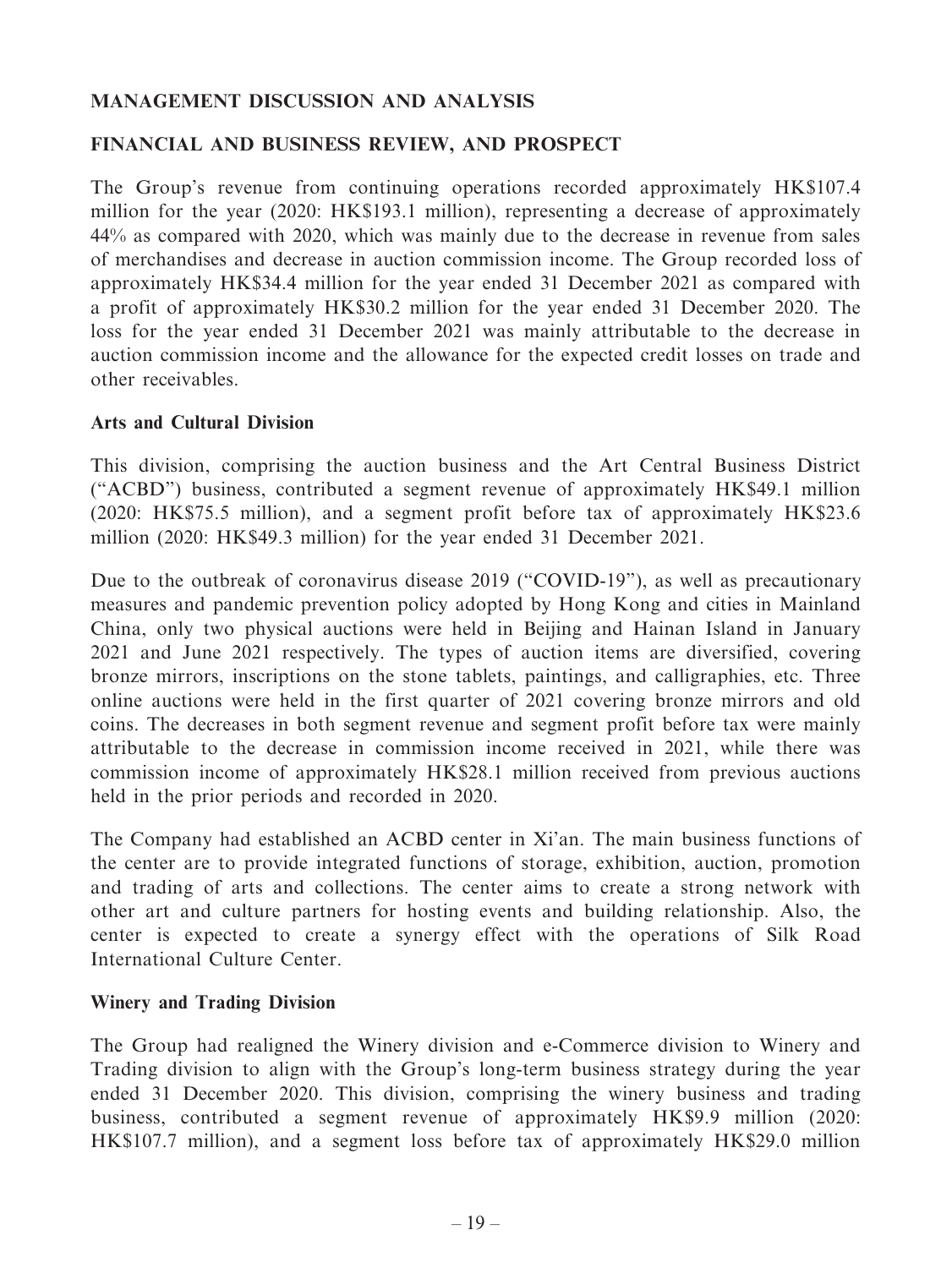(2020: HK\$6.2 million) for the year ended 31 December 2021. Such increase in the loss was mainly due to the allowance for the expected credit losses on receivables of the trading business as a result of the challenging economic conditions during the year.

Since 2020, we have been cooperating with world-renowned painters and master brewers to develop a sizable product line with characteristics of the winery products of DTXS, which gradually becomes one of the major business of the Group. It was encouraging that we received an outstanding 92 points from James Suckling's 2019 tasting report, gold medal and silver medal from Bruelles Global Competition 2021. Although sales plans of wines have been delayed amid the COVID-19 pandemic, we proactively set up various distribution channels and organise wine promotion campaigns in Hong Kong, Mainland China and Europe to create earnings and brand awareness for the Chateau Puy Bardens.

# **Property Development Division**

This division contributed a segment revenue of approximately HK\$48.5 million (2020: HK\$10.0 million) and a segment profit before tax of approximately HK\$4.8 million (2020: segment loss of HK\$4.4 million) for the year ended 31 December 2021. The segment revenue and segment profit before tax were mainly attributed to the sales of properties occurred during the year.

The properties are located in Tang West Market, Lianhu District in Xi'an City, the People's Republic of China (the "PRC"). Based on the current business plan, the properties have been planned to develop into the Silk Road International Culture Center with comprehensive cultural artworks operations, cultural artwork financing and Silk Road international cultural entertainment complex. The Silk Road International Culture Center is designed with three major features, namely (i) the headquarter of Silk Road Chamber of International Commerce; (ii) Artwork Central Business District; and (iii) the European section of Silk Road Culture Street. Silk Road International Culture Center comprises three office buildings, a shopping mall and a five-star hotel. The three office buildings are estimated to have an aggregate gross floor area of approximately 260,000 sq.m. On 12 September 2021, a non-wholly-owned subsidiary of the Group has separately entered into property sale agreements with four independent purchasers in relation to the sale of commercial properties (the "Property Sale") located in Tang West Market, Lianhu District in Xi'an City, the PRC with a total gross floor area of approximately 22,982 square metres. The aggregate consideration for the Property Sale is approximately RMB471 million. The sales of properties are transactions of revenue in nature and in the ordinary and usual course of business of the Group. Further details of the sale of properties are set out in the Company's announcement dated 13 September 2021. With the collaboration of the management expertise of the Group, the Group is confident to develop cultural artworks operations and cultural artwork financing businesses after the completion.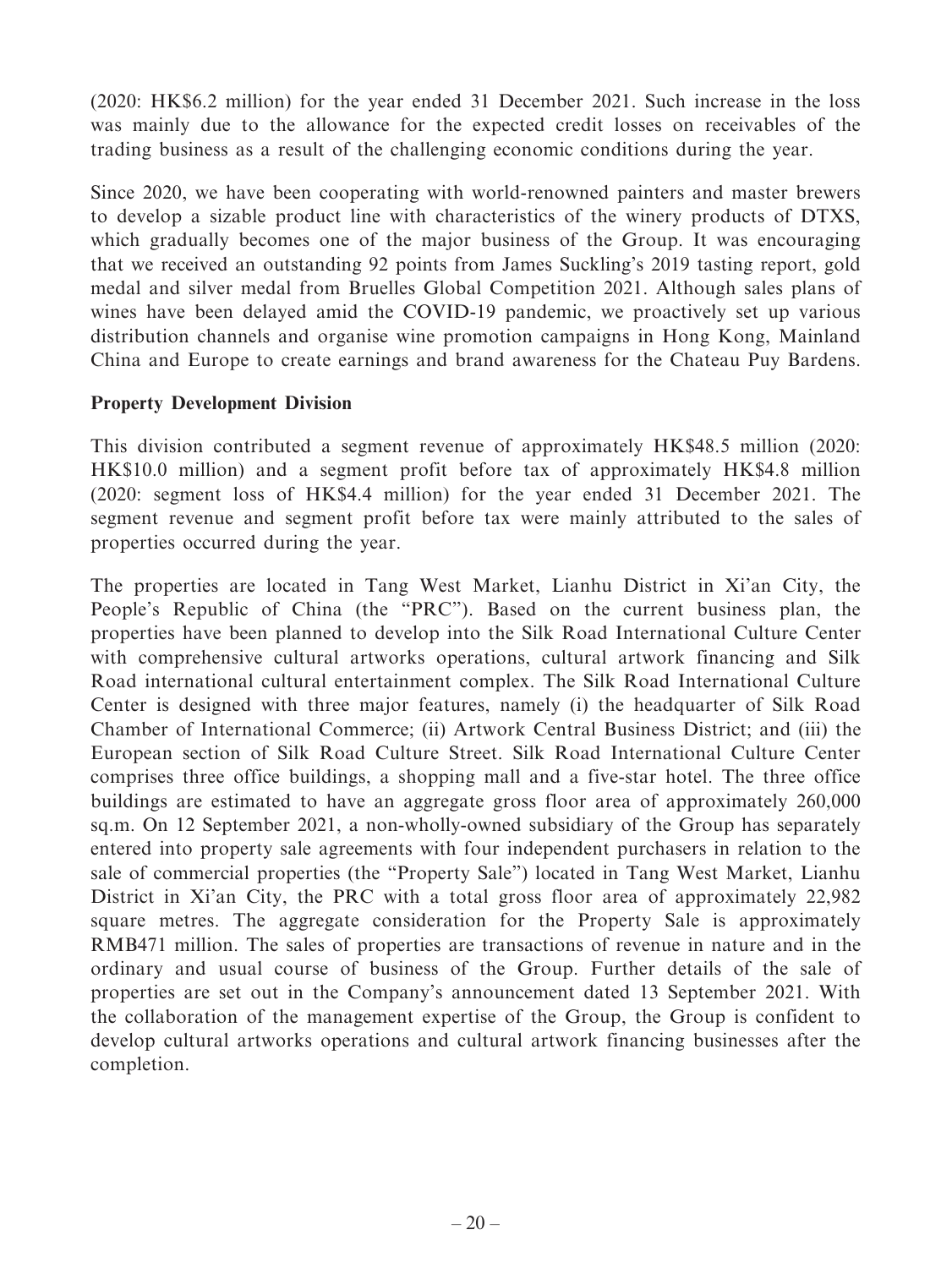# **OUTLOOK**

The economic slowdown arisen from the continuous outbreak of COVID-19 as well as geo-political tensions have adversely affected the businesses and operations of the Group, the Group recorded a loss in the year of 2021. In response to the policy of infection prevention and control of epidemic, number of social gatherings will be reduced to avoid cluster infection, thus affecting commission income of auctions and the sales of wine. All businesses are under more pressure with the economic slowdown during the year. The Group has been endeavouring to explore any means of cooperation, focusing on development in the cultural industry by leveraging on the business network and resources of the parent company, and to develop businesses in Hainan Island and Xi'an around the cultural industries and business relating to financing, including operations and auction of cultural artworks, participation in the international artwork trading platform, creation and distribution of art collectibles in the form of non-fungible tokens (NFT) and digital artworks (DAW), investment in cultural industrial parks and the development of experience in cultural tourism.

# **HEDGING, ACQUISITION AND DISPOSAL AND SIGNIFICANT INVESTMENTS**

The Group did not (i) employ any financial instruments for hedging purposes; (ii) undertake any material acquisitions or disposals of assets, business or subsidiaries; or (iii) make any significant investments during the year under review.

# **LIQUIDITY AND FINANCIAL RESOURCES**

During the year under review, the Group's operations and acquisition activities were mainly financed by draw-down of bank borrowings and internal resources.

As at 31 December 2021, the Group's total cash and cash equivalents amounted to approximately HK\$28.1 million, representing a decrease of approximately HK\$165.3 million as compared with the bank balances and cash of approximately HK\$193.4 million as at 31 December 2020. The decrease was mainly attributable to the additional financial resources deployed in the properties planned to develop into the Silk Road International Culture Center as previously mentioned during the year. As at 31 December 2021, the Group had outstanding secured borrowings of approximately HK\$1,659.1 million (2020: HK\$711.8 million) and is repayable within one month to three years (2020: within one year).

# **GEARING**

The Group monitors capital using a gearing ratio, which is net debt divided by the equity attributable to equity holders of the Company. Net debt includes total borrowings less cash and cash equivalents. The gearing ratio of the Group was approximately 142.1% as at 31 December 2021 (2020: 44.8%).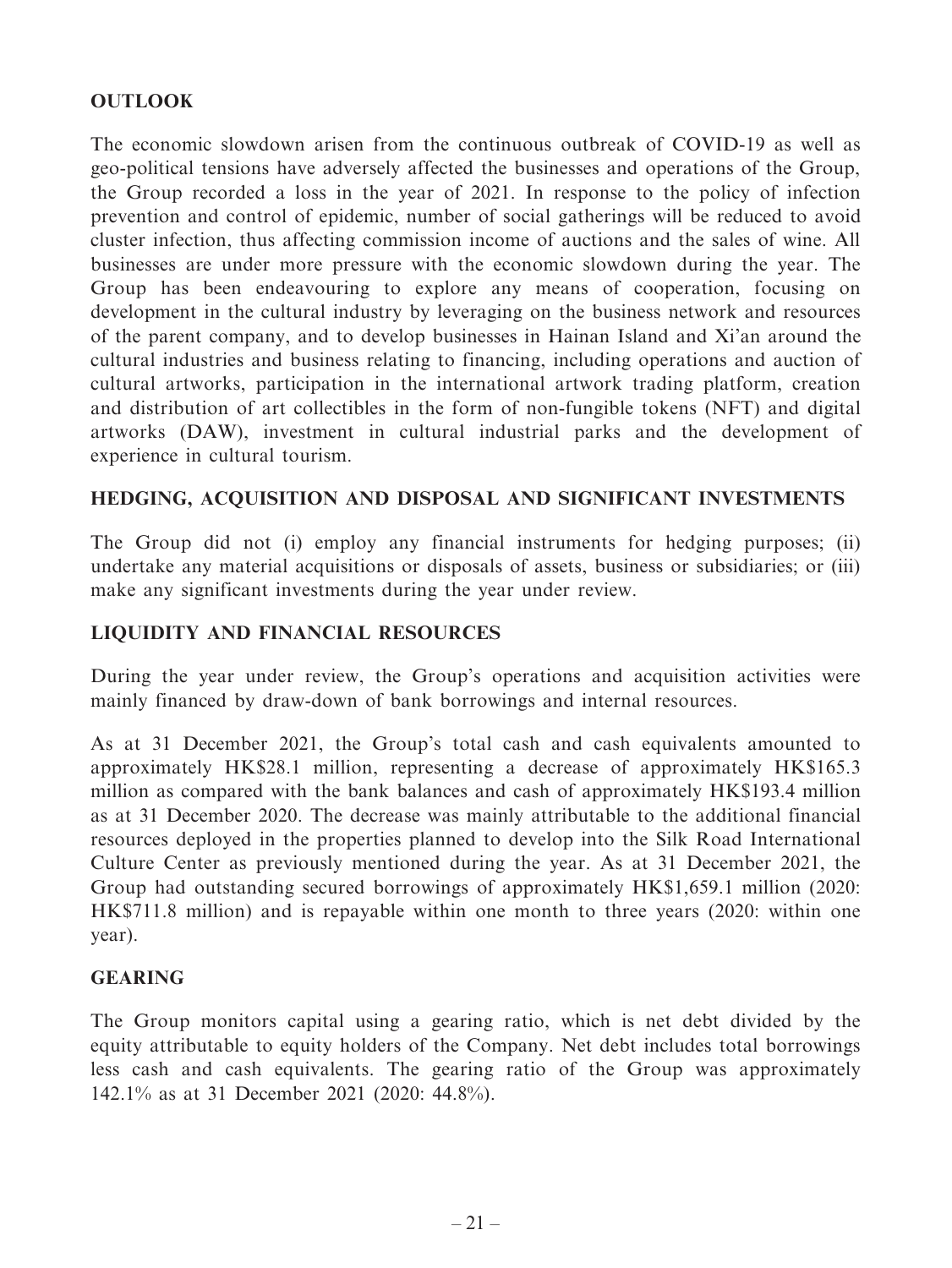# **SUBSEQUENT EVENT**

There were no significant events after the year ended 31 December 2021 and up to the date of this announcement.

# **FOREIGN EXCHANGE EXPOSURE**

The Group's assets and liabilities are mainly denominated in Hong Kong Dollars and Renminbi, representing the functional currency of respective group companies. Income and expenses derived from the operations in the PRC are mainly denominated in Renminbi.

For the purposes of presenting consolidated financial statements, the assets and liabilities of the Group's foreign operations are translated into the presentation currency of the Group (i.e. Hong Kong Dollars) using exchange rates prevailing at 31 December 2021. Income and expense items are translated at the average exchange rates for the year ended 31 December 2021. Exchange gain arising from the translation of foreign operations of approximately HK\$17.4 million (2020: approximately HK\$41.7 million) for the year ended 31 December 2021 are recognised in other comprehensive income and accumulated in equity under the heading of "exchange differences on translation of foreign operations".

On the disposal of a foreign operation involving loss of control over a subsidiary that includes a foreign operation, the exchange differences accumulated in equity in respect of that operation attributable to the equity holders of the Company are reclassified to profit or loss.

# **HUMAN RESOURCES**

As at 31 December 2021, other than outsourcing vendors but including contract workers, the Group has approximately 109 employees (2020: 125) in Hong Kong, the PRC and France. The Group encourages high productivity and remunerates its employees based on their qualification, work experiences, prevailing market prices and contribution to the Group. Incentives in the form of bonuses and share options may also be offered to eligible employees based on individual performance.

# **CONTINGENT LIABILITIES AND FINANCIAL GUARANTEES**

As at 31 December 2021, the Group had contingent liabilities in respect of (i) potential claims from property buyers in connection with certain non-compliance of approximately HK\$2.4 million (2020: HK\$3.1 million); and (ii) guarantees to banks in respect of loans provided by the banks to the customers from property development division and to a related party in the aggregate amount of approximately HK\$537.4 million (2020: HK\$538.0 million).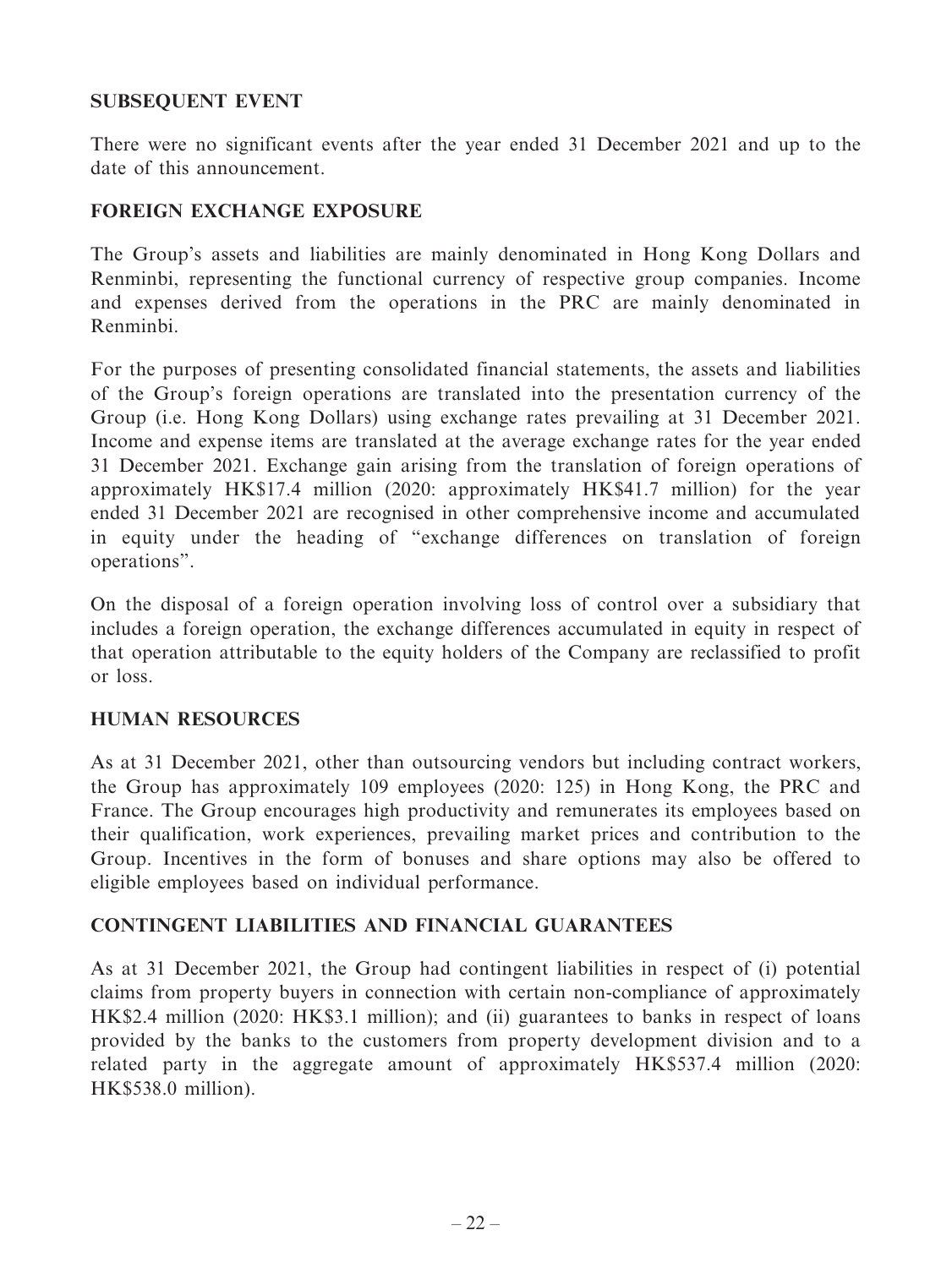# **CAPITAL COMMITMENT**

At 31 December 2021, the Group has capital commitments amounted to approximately HK\$870.8 million (2020: HK\$1,343.6 million).

# **DIVIDEND**

The Board does not recommend the payment of a dividend for the year ended 31 December 2021 (2020: nil).

# **PURCHASE, SALE OR REDEMPTION OF LISTED SECURITIES**

During the year ended 31 December 2021, the Company and its subsidiaries had not purchased, sold or redeemed any of the listed securities of the Company.

# **CORPORATE GOVERNANCE**

Throughout the year under review, the Company has complied with the code provisions (the "Code") of the Corporate Governance Code as set out in Appendix 14 of the Rules Governing the Listing of Securities on the Stock Exchange of Hong Kong Limited (the "Listing Rules"), and now adopted new Code on 1 January 2022 onwards. The code provision numbers of the Code referred in this announcement are those of the old Code.

# **MODEL CODE FOR SECURITIES TRANSACTIONS BY DIRECTORS**

The Company has adopted the Model Code for Securities Transactions by Directors of Listed Issuers (the "Model Code") set out in Appendix 10 of the Listing Rules as its own code of conduct regarding securities transactions by the directors and senior management of the Company. Having made specific enquiries to all the directors of the Company, who confirmed their compliance with the required standards as set out in the Model Code for the year ended 31 December 2021.

# **AUDIT COMMITTEE**

The Company established the audit committee ("Audit Committee") to review and supervise the financial reporting process, risk management and internal control systems of the Group. As at the date of this announcement, the Audit Committee comprises three members who are all independent non-executive directors of the Company. The Group's annual results for the year ended 31 December 2021 have been reviewed by the Audit Committee.